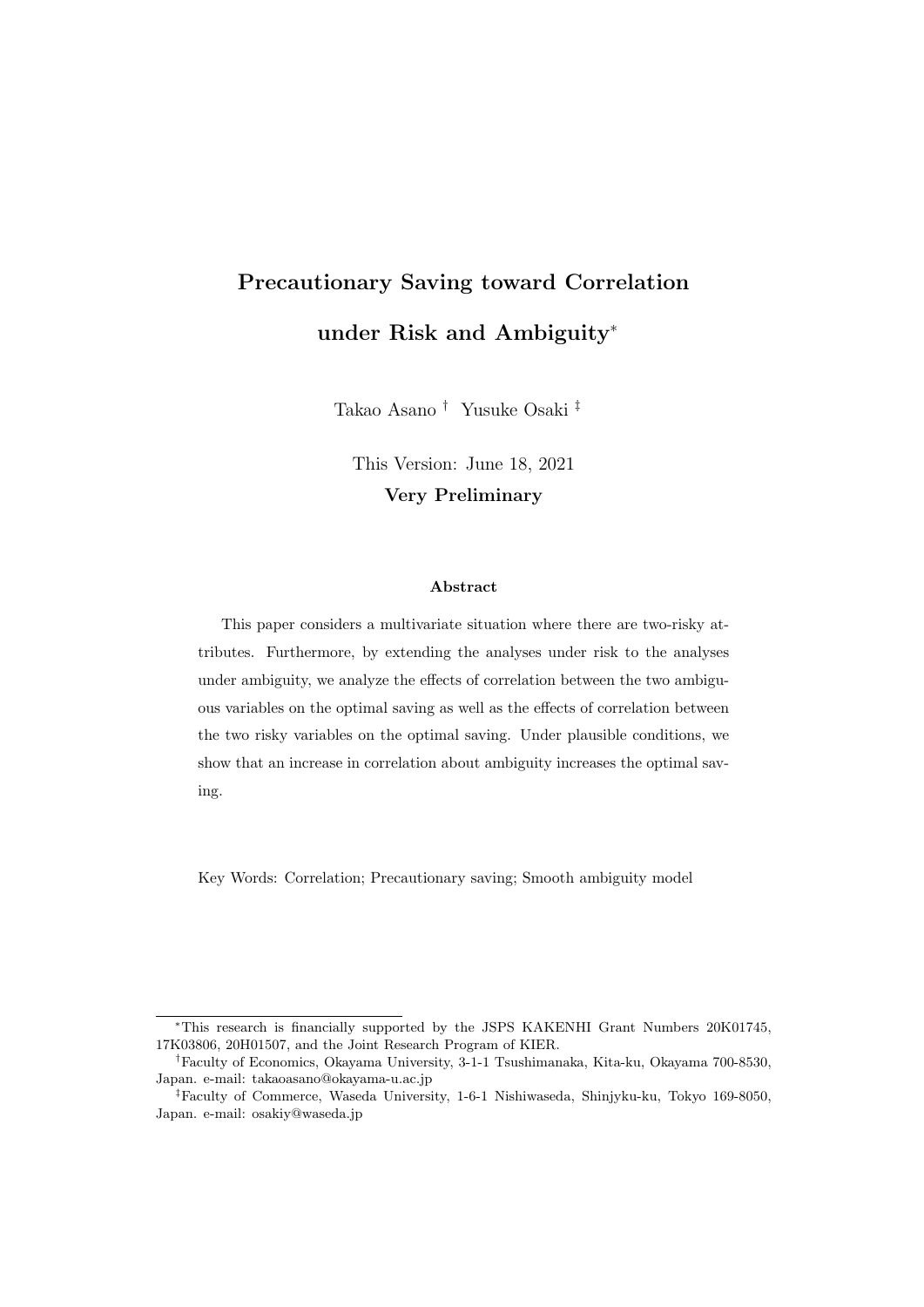#### **1 Introduction**

The decision of how much to save and consume is significant for our daily life. In particular, because the future is not foreseeable, considering the role of risk is necessary for analyzing individuals' saving behaviors. In the literature on decisions under risk, one-dimensional risk has been mainly investigated. However, decisions under risk are usually affected by several attributes. For example, not only the level of wealth but also the health condition is crucial in our quality of life. The purpose of this paper is to consider a multivariate situation where there are tworisky attributes. Furthermore, by extending the analyses under risk to the analyses under ambiguity, we analyze the effects of correlation between the two ambiguous variables on the optimal saving as well as the effects of correlation between the two risky variables on the optimal saving. Under plausible conditions, we show that an increase in correlation about ambiguity increases the optimal saving.

The notions of risk and ambiguity (or uncertainty) have been separately investigated in the literature on decision theory.<sup>1</sup> Risk is the situation where decision maker's (DM) beliefs are capture by a unique probability and her preferences are represented by the standard expected utility. Ambiguity is the situation where DM's beliefs are not captured by a unique probability but by a set of probabilities or a nonadditive probability, and her preferences are represented by the multiprior-expected utility (MEU) or the Choquet expected utility (CEU). Since Knight (1921) and Ellsberg (1961), the importance of ambiguity has been recognized in the literature. The developments of CEU and MEU have enabled us to investigate DM's behaviors under ambiguity within the frameworks with axiomatic foundations.<sup>2</sup>

This paper adopts the smooth ambiguity model in Klibanoff et al. (2005, 2009). This model enables us to differentiate the DMs' attitudes toward ambiguity from their perception of ambiguity, which implies that the smooth ambiguity model can be considered to be more general than either the MEU or CEU. Furthermore, the

<sup>&</sup>lt;sup>1</sup>Throughout this paper, we refer to ambiguity and uncertainty are used interchangeably.

<sup>2</sup>MEU and CEU are axiomatized by Gilboa and Schmeidler (1989) and Schmeidler (1989), respectively. See Gilboa (2009), Wakker (2010), or Nishimura and Ozaki (2017).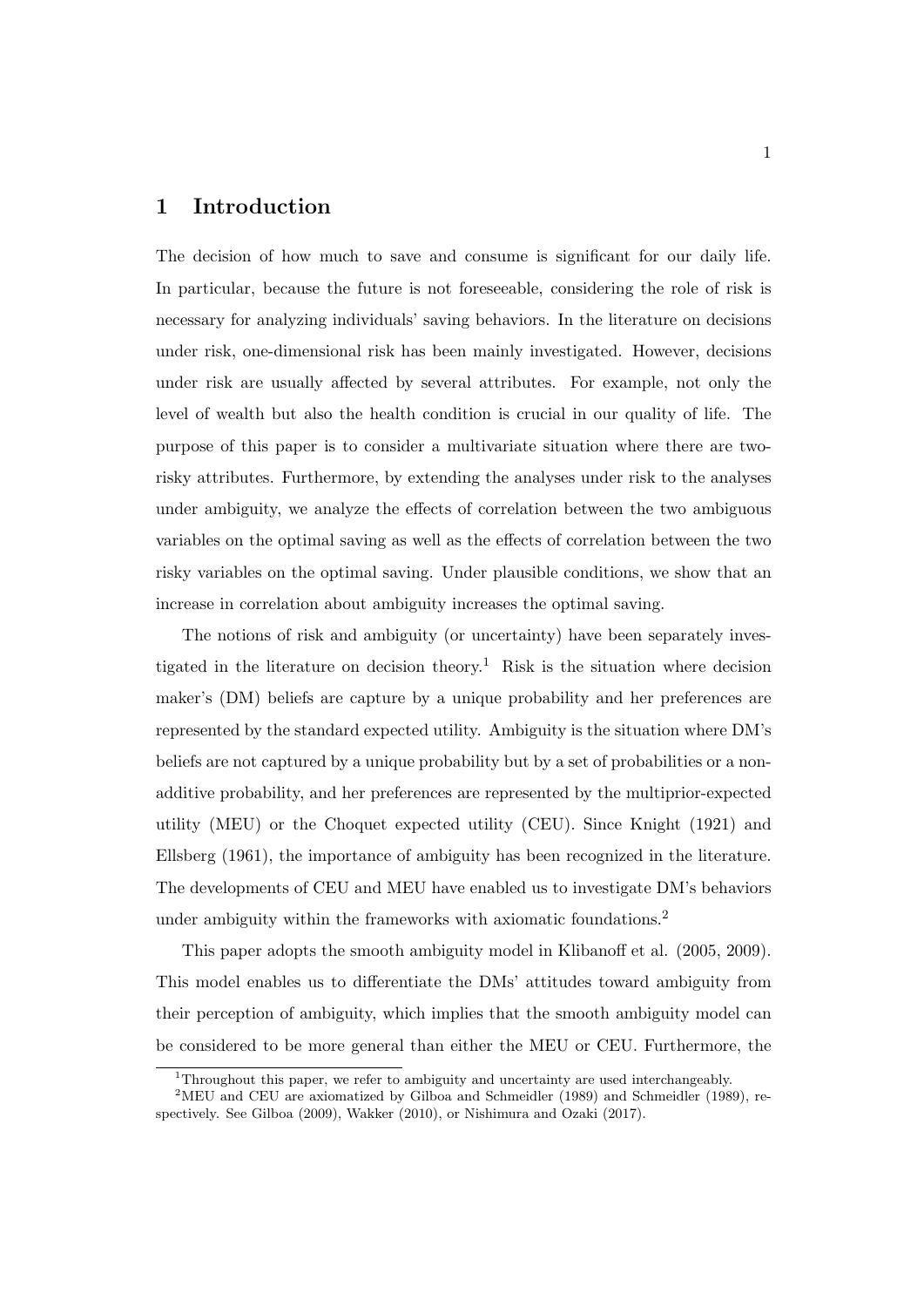smooth ambiguity model is more tractable than most of the models analyzing ambiguity. The smooth ambiguity model has been adopted by many researchers. As an application of the smooth ambiguity model, Gollier (2011) analyzes the portfolio allocation problem between a riskless and an ambiguous asset, and analyzes the effects of ambiguity on optimal investment. As an extension of Gollier (2011), Asano and Osaki (2020) consider the portfolio allocation problem between a risky and an ambiguous asset, and analyzes the effects of ambiguity on optimal investment.<sup>3</sup>

Precautionary saving has been investigated in the literature. One of the seminal papers is Leland (1968) that compares the future labor income under certainty with that under risk. Sandmo (1970) and Rothschild and Stiglitz (1971) analyze the effect of randomness of interest rates on the individuals' saving behaviors. Since these seminal papers, a lot of researchers have investigated precautionary saving. For a survey of precautionary saving about theoretical results, see Baidrdi et al. (2020). For empirical results, see Liguilde et al. (2019). Kimball (1990) advances the literature on precautionary saving. Kimball (1990) proposes the notion of prudence that are related to the convexity of marginal utility. In the literature on precautionary saving, risk on labor income and that on interest rate have been studied separately or simultaneously. Although the role of risk on interest rate is important, this paper focuses on labor income.

Above-mentioned papers focus on comparing the saving behavior under certainty with that under risk. A generalization of this approach is to compare one risky situation with another risky situation. The seminal paper on this perspective is Eeckhoudt and Schlesinger (2008). Based on the notion of higher-order risk changes (*N*th-order stochastic dominance), Eeckhoudt and Schlesinger (2008) provide a necessary and sufficient condition for the occurrence of precautionary saving. Eeckhoudt and Schlesinger (2008)'s results depend on the signs of derivatives of utility functions. The utility functions commonly adopted in economics has the property of having all odd derivatives positive and all even derivatives negative. This property

<sup>3</sup>See also Asano and Osaki (2021).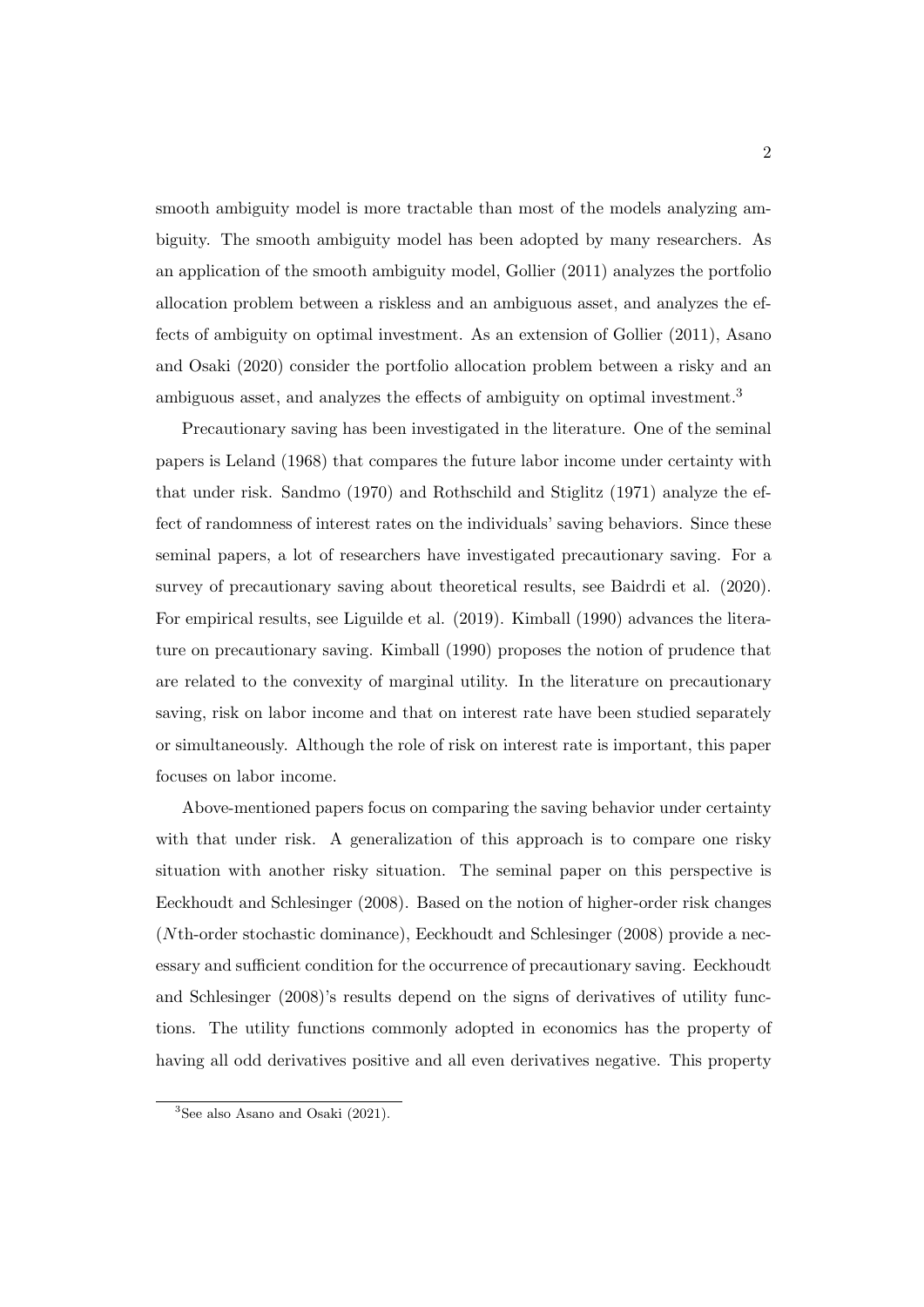is called mixed risk aversion proposed by Caballé and Pomansky (1996). Since Caball´e and Pomansky (1996), the notion of mixed risk aversion has been investigated. From the perspective of analyses of a multivariate utility function, Eeckhoudt et al. (2007) is worth mentioning. Decisions under risk and ambiguity are affected by several attributes. As pointed out by Eeckhoudt et al. (2007), individuals' level of health and the condition of her health play a significant role in our decision makings. By proposing the notions of cross-prudence and cross-temperance that are extensions of correlation aversion by Epstein and Tanny (1980), Eeckhoudt et al. (2007) characterize these notions by cross-derivatives of a utility function.<sup>4</sup>

Another related work is Courbage and Rey (2007) that study precautionary saving motives considering multivariate risks (the future income risk and the background risk), and show that individuals' positive precautionary saving is affected by the correlation about the two risks. Menegatti (2009) provides corrections of some results in Courbage and Rey (2007). Denuit et al. (2011) also investigate the effects of multivariate risks on individuals' optimal choices, and show that positive correlation between the two risks increases the optimal amount of savings. Liu and Menegatti (2019, JRI) analyze the effects of random returns on health and wealth investments, and show that precautionary investments in health and precautionary investment in wealth are determined by the signs of cross-derivatives of utility functions.

Finally, we mention experimental results about a multivariate framework. Based on Eeckhoudt and Schlesinger (2006), Deck and Schlesinger (2010) experimentally test whether subjects are prudent and/or temperate, and find that subjects are prudent but not temperate. Deck and Schlesinger (2014) design experiments to test consistency of higher order risk preferences, and find that risk averse individuals are mixed risk averse and they dislike an increase in risk for every degree *n*.

<sup>&</sup>lt;sup>4</sup>Eeckhoudt et al. (2007) show that (i) an individual is correlation averse if and only if  $u_{12}(x, y)$  < 0 for all *x, y*, (ii) An individual is cross-prudent in health if and only if  $u_{112}(x, y) \ge 0$  for all *x, y*, (iii) An individual is cross-prudent in wealth if and only if  $u_{122}(x, y) \geq 0$  for all  $x, y$ , and (iv) An individual is cross-temperate if and only if  $u_{1122}(x, y) \leq 0$  for all  $x, y$ , where  $u(x, y)$  is a bivariate utility function of wealth *x* and health *y*.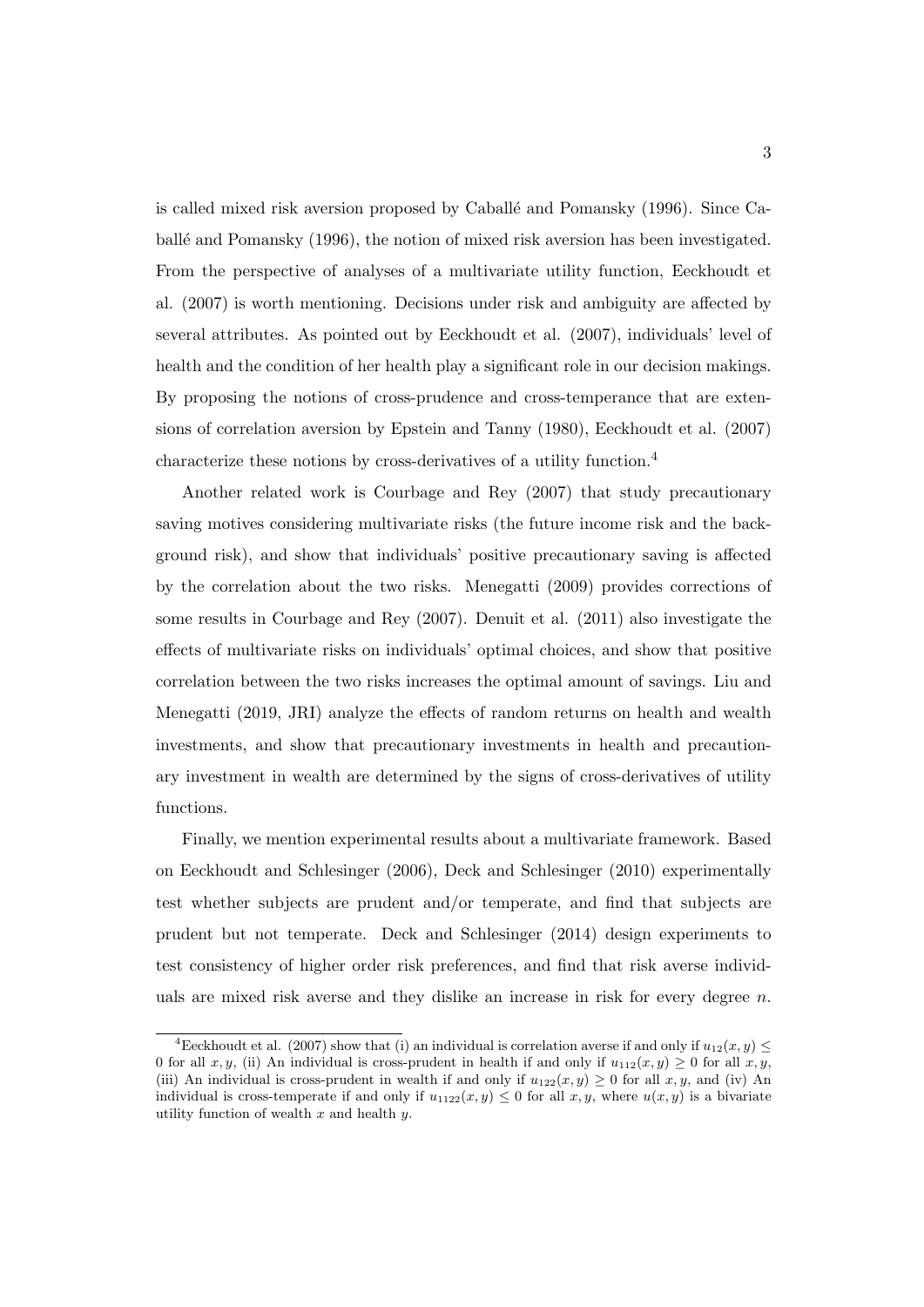Deck and Schlesinger (2014) also find that risk loving individuals are mixed risk loving and they like an increase in risk for even degrees, but dislike an increase in risk for odd degrees. In the literature on multivariate risk preferences, theoretical models have been investigated by many researchers. However, there is very few empirical research showing the prevalence of correlation aversion, cross-prudence, and cross-temperance. Ebert and van de Kuilen (2015) first experimentally investigate multivariate risk preferences, and observe the prevalence of correlation aversion, cross-prudence, and cross-temperance, but do not observe correlation seeking and cross-imprudence. In the literature of health economics, Attema et al. (2019) study univariate and multivariate risk preferences for health and wealth. While Attema et al. (2019) experimentally find the prevalence of correlation aversion and cross-prudence in health and wealth for multivariate gains, they observe correlation seeking and cross-imprudence for multivariate losses.

#### **2 Optimal saving in the presence of correlation**

In this section, we consider a bivariate utility function, and provide a basic framework for analyzing the effects of correlation between two variables on the optimal saving under risk and ambiguity.

Let us consider a simple dynamic model with two dates,  $t = 0$  and  $t = 1$ . An individual enjoys the lifetime time-separable utility from two attributes  $(x, y) \in$  $X \times Y \subseteq \mathbb{R}^2$ . The first attribute is a financial variable and the second is a nonfinancial variable. For the sake of exposition, we interpret that the financial variable is wealth and the non-financial variable is health. Another example of the nonfinancial variable is other's wealth level which is related to consumption externalities. The analysis can be applied to non-financial variables which can be numerically measurable.

Let us denote the bivariate utility function  $u : X \times Y \to \mathbb{R}$ . We denote  $u_{(1,0)}(x, y)$ as  $\partial u/\partial x$ ,  $u_{(0,1)}(x, y)$  as  $\partial u/\partial y$  and  $u_{(1,1)}(x, y)$  as  $\partial^2 u/\partial x \partial y$ . The same notation can be used for the function  $u_{(i,j)}(x, y)$  which stands for  $\partial^{i+j}(u)/\partial x^{i} \partial y^{j}$ . We assume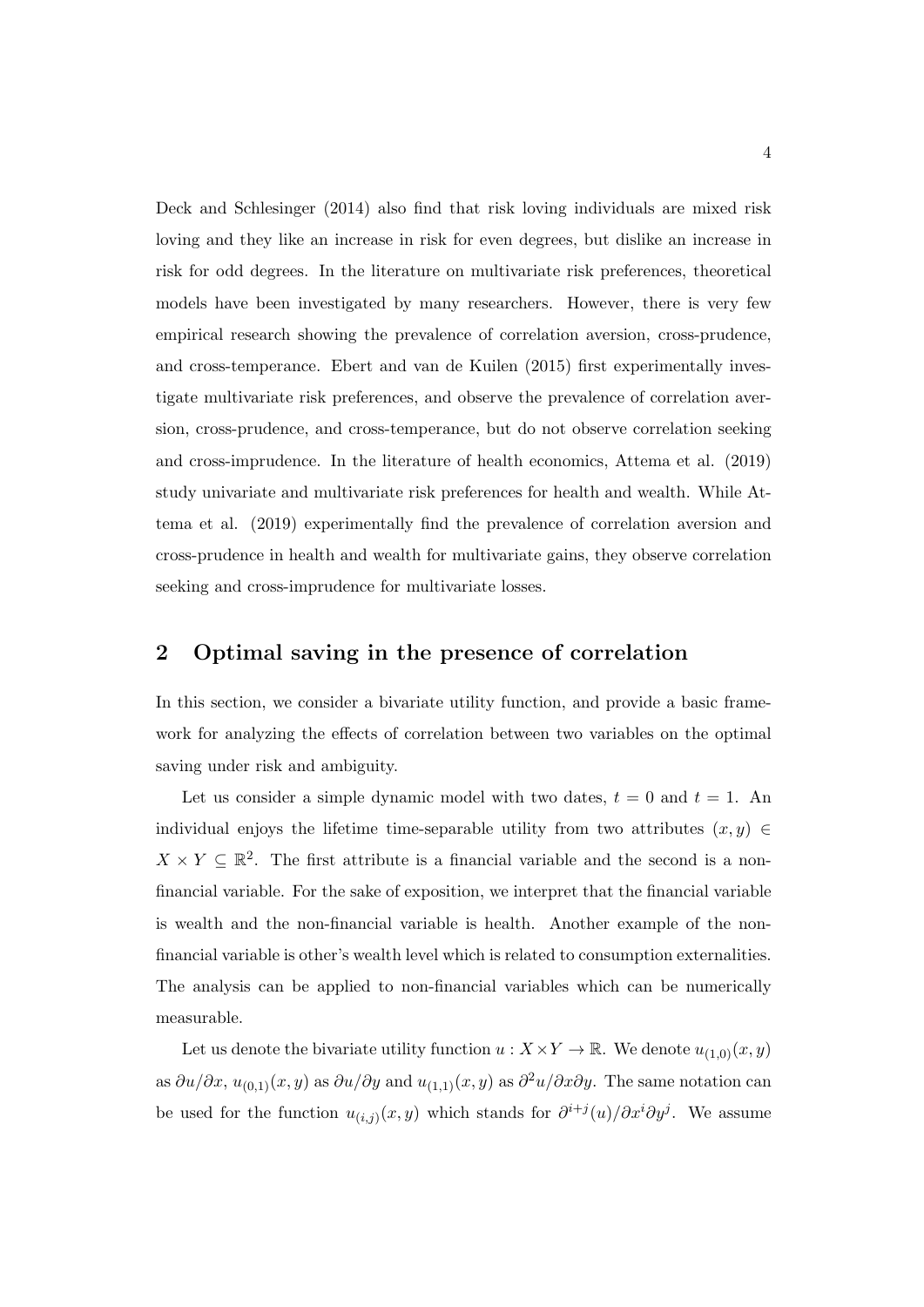that all higher-order partial and cross derivatives exist if necessary for the analysis. The utility function  $u(x, y)$  is increasing and concave in both wealth and health,  $u_{(1,0)}(x,y) \geq 0$ ,  $u_{(0,1)}(x,y) \geq 0$  and  $u_{(2,0)}(x,y) \leq 0$ ,  $u_{(0,2)}(x,y) \leq 0$ . The concavity means risk aversion for wealth and health, respectively. We do not impose any restriction on the sign of  $u_{(1,1)}(x,y)$  here. The signs of cross derivatives play a crucial role for the later analyses.

The individual faces the future income risk and the health risk. Two types of risks, which are called "good" and "bad," are involved in both the future income risk and the health risk. As for the future income risk, the random variables  $\tilde{\epsilon}_B$  and  $\tilde{\epsilon}_G$ occur with probability *p* and 1*−p*. As for the future health risk, the random variables  $δ$ *B* and  $δ$ *G* occur with probability *q* and 1 − *q*. We assume that all future risks,  $ε$ <sup>*G*</sup>,  $\tilde{\epsilon}_B$ ,  $\tilde{\delta}_G$  and  $\tilde{\delta}_B$ , are mutually independent. The terms of "good" and "bad" mean that the individual prefers "good" to "bad", that is,  $E[u(x+\tilde{\epsilon}_G, y)] \ge E[u(x+\tilde{\epsilon}_B, y)]$ and  $E[u(x, y + \tilde{\delta}_G)] \ge E[u(x, y + \tilde{\delta}_B)]$  for all  $x, y$ .

There are four possible combinations between the future income risk and the health risk. The following stands for the combinations and their probabilities:

- $\tilde{\epsilon}_B$  and  $\tilde{\delta}_B$  with probability *kpq*;
- $\tilde{\epsilon}_G$  and  $\tilde{\delta}_B$  with probability  $(1 kp)q$ ;
- $\tilde{\epsilon}_B$  and  $\tilde{\delta}_G$  with probability  $p(1 kq)$ ;
- $\tilde{\epsilon}_G$  and  $\tilde{\delta}_G$  with probability  $1 p q + kpq$ .

The bad future income risk occurs with probability *kpq* +*p*(1*−kq*). Other probabilities of the future income and the health risks can be calculated in a similar way. A value of *k* taking a positive value is chosen so that all probabilities are non-negative and less than unity. This value *k* can capture the correlation between the future income risk and the health risk. When the value of *k* is unity, the future income risk and the health risk are independent. For example, if  $k = 1$ , then the probability of the bad future income risk,  $kpq + p(1 - kq)$ , turns out to be *p*. A value of *k*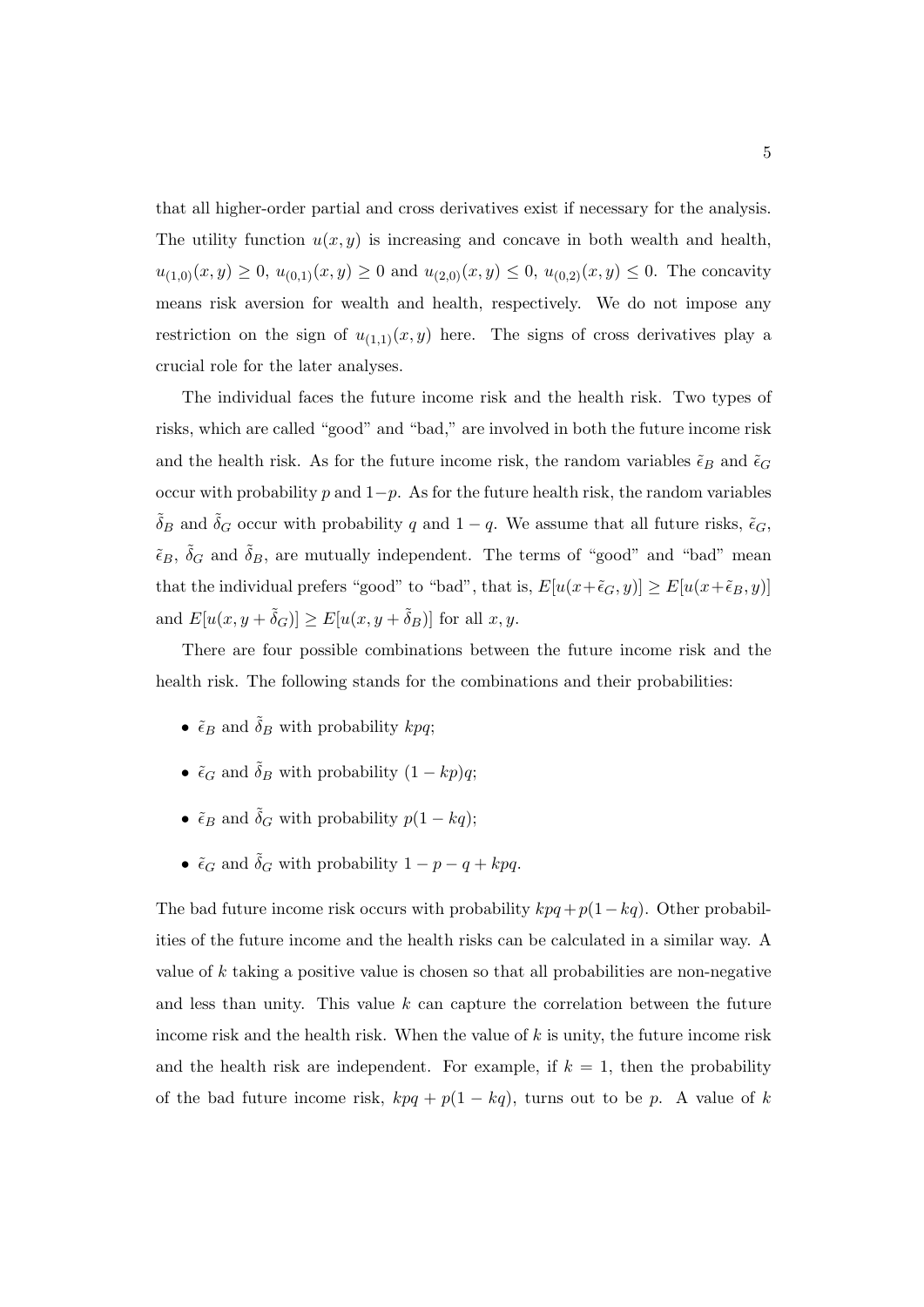greater (less) than unity indicates a positive (negative) correlation. The correlation is increasing in *k*.

The individual earns the sure income *w* and is endowed with the sure health condition *h* in both  $t = 0$  and  $t = 1$ . We omit *h* in the second attribute because it is not explicitly related to the analysis. In addition to the sure income and health, the individual faces the income and health risks at  $t = 1$ . The individual must decide saving at  $t = 0$  to transfer wealth from  $t = 0$  to  $t = 1$ . The negative saving is the amount of borrowing from the future income for the current consumption. We assume that the net rate of return is equal to zero. We also assume no time discounting. Because of our simplest setting, we can focus on the effect of risk on saving decisions. The individual determines the level of saving to maximize the lifetime time-separable utility from wealth and health:

$$
U(s) = u(w - s) + kpqE[u(w + s + \tilde{\epsilon}_B, \tilde{\delta}_B)] + (1 - kp)qE[u(w + s + \tilde{\epsilon}_G, \tilde{\delta}_B)]
$$

$$
+ p(1 - kq)E[u(w + s + \tilde{\epsilon}_B, \tilde{\delta}_G)] + (1 - p - q + kpq)E[u(w + s + \tilde{\epsilon}_G, \tilde{\delta}_G)].
$$

$$
(1)
$$

The first-order condition for (1) is

$$
U'(s) = -u'(w - s^*) + kpqE[u_{(1,0)}(w + s^* + \tilde{\epsilon}_B, \tilde{\delta}_B)] + (1 - kp)qE[u_{(1,0)}(w + s^* + \tilde{\epsilon}_G, \tilde{\delta}_B)]
$$
  
+  $p(1 - kq)E[u_{(1,0)}(w + s^* + \tilde{\epsilon}_B, \tilde{\delta}_G)] + (1 - p - q + kpq)E[u_{(1,0)}(w + s^* + \tilde{\epsilon}_G, \tilde{\delta}_G)] = 0.$   
(2)

Beucase  $U(s)$  is concave by  $u_{(2,0)} \leq 0$ , the second-order condition for a maximum is satisfied. For simplicity, we assume that the optimal saving is interior,  $-v \leq s^* \leq w$ , and is unique.

#### **3 Stochastic dominance**

In this section, we introduce the notion of stochastic dominance to represent the "good" and "bad" future income and health risks. Stochastic dominance is a partial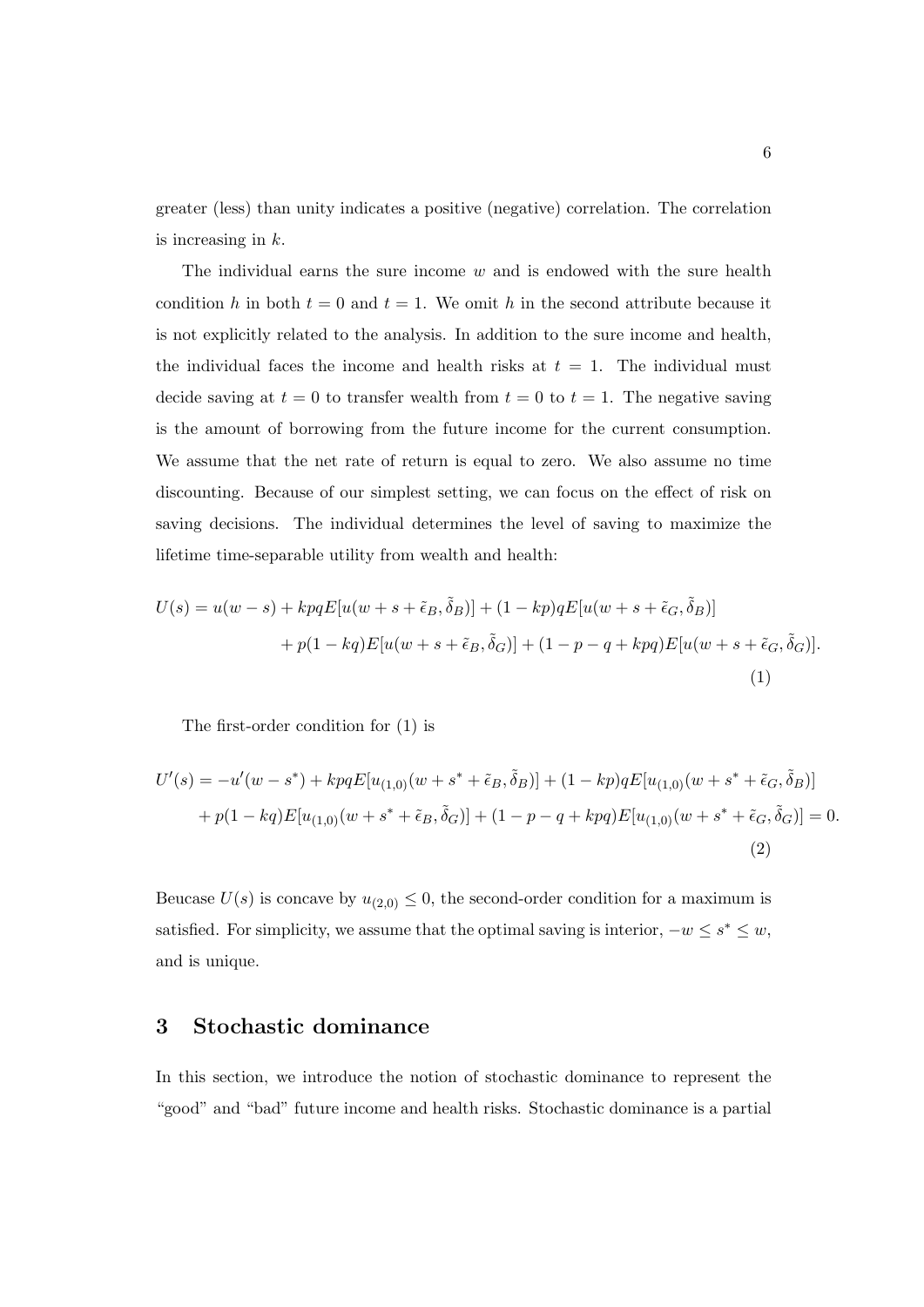order to compare two random variables. Let us consider two random variables  $\tilde{x}$ and  $\tilde{y}$  with the cumulative distribution functions  $F$  and  $G$  which are defined over bounded support  $[a, b]$ . We note that this notation is used for the exposition of stochastic dominance in this section and you do not get confused the notation *x* and *y* which is used for wealth and health.

The distribution function *F* dominates the distribution function *G* in the sense of first-order stochastic dominance (FSD) if  $F(z) \leq G(z)$  for all  $z \in [a, b]$ . If the random variables  $\tilde{x}$  and  $\tilde{y}$  have the distribution functions F and G, we take the liberty to say that a random variable  $\tilde{x}$  dominates a random variable  $\tilde{y}$  in the sense of FSD. The same goes for other notions of stochastic dominance. Applying FSD to the future income risk, the individual with  $u_{(1,0)} \geq 0$  prefer the good future income risk  $\tilde{\epsilon}_G$  to the bad one  $\tilde{\epsilon}_B$ . Formally, the following two conditions are equivalent:

- $\tilde{\epsilon}_G$  dominates  $\tilde{\epsilon}_B$  in the sense of FSD;
- $E[u(x + \tilde{\epsilon}_G, y)] \ge E[u(x + \tilde{\epsilon}_B, y)]$  for  $u_{(1,0)} \ge 0$ .

The same argument can be applied to the future health risk. The individual with  $u_{(0,1)} \geq 0$  prefer the good future health risk  $\tilde{\delta}_G$  to the bad one  $\tilde{\delta}_B$ , that is,  $E[u(x +$  $[\tilde{\epsilon}_G, y] \ge E[u(x + \tilde{\epsilon}_B, y)]$  for  $u_{(0,1)} \ge 0$ .

For the distribution functions *F* and *G* on [a, b], let us define  $F_1(z) = F(z)$ and  $G_1(z) = G(z)$ , and define  $F_{n+1} = \int_a^z F_n(t)dt$  and  $G_{n+1} = \int_a^z G_n(t)dt$  for all *z* ∈ [*a, b*] and for all *n* = 2, 3, . . . , *N* − 1. Following Jean (1980) and Ingersoll (1987), the distribution function *F* dominates the distribution function *G* in the sense of *N*th-order stochastic dominance (NSD) if  $F_N(z) \le G_N(z)$  for all  $z \in [a, b]$  and  $F_n(b) \leq G_n(b)$  for all  $n = 1, 2, ..., N - 1$ . The following result is well-known in the literature. For example, see Ingersoll (1987).

- $\tilde{\epsilon}_G$  dominates  $\tilde{\epsilon}_B$  in the sense of NSD;
- $E[u(x+\tilde{\epsilon}_G, y)] \ge E[u(x+\tilde{\epsilon}_B, y)]$  for any function *u* such that  $(-1)^{n+1}u_{(n,0)} \ge 0$ for  $n = 1, 2, \ldots, N - 1$ .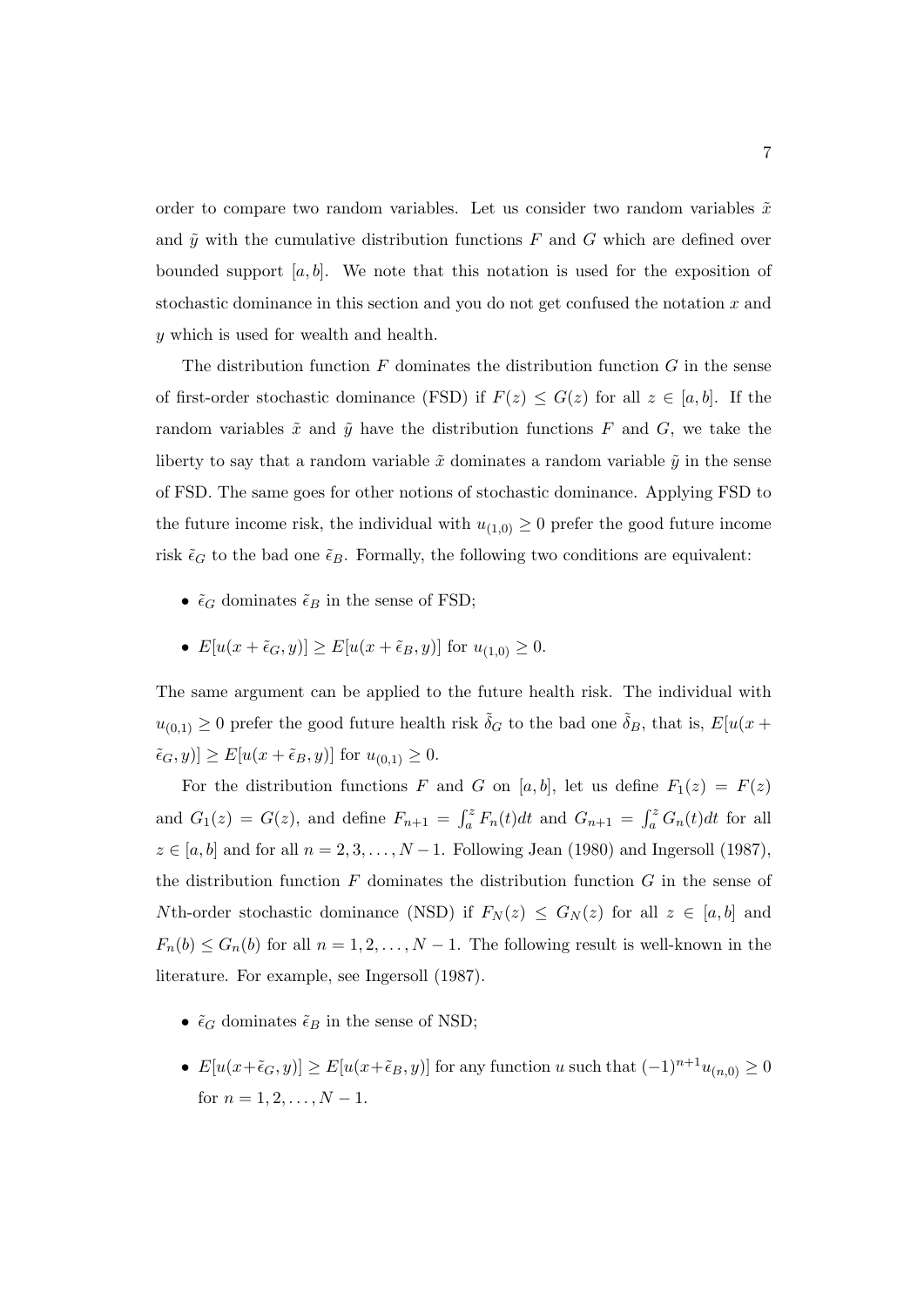The individual prefers the future good income risk to the bad one which are ranked by second-order stochastic dominance because we assume that  $u_{(1,0)} \geq 0$  and  $u_{(2,0)} \leq$ 0. For third-order stochastic dominance, we need to assume  $u_{(3,0)} \geq 0$  in addition to  $u_{(2,0)} \leq 0$  so that the individual prefer good future income risk to bad one. Because the positive third-order derivative is called prudence, we call  $u_{(3,0)} \geq 0$  as prudence for wealth. The same argument can be applied to the future health risk. The following two conditions are equivalent:

- $\tilde{\delta}_G$  dominates  $\tilde{\delta}_B$  in the sense of NSD;
- *•*  $E[u(x, y+δ<sub>G</sub>,)] \ge E[u(x, y+δ<sub>B</sub>)]$  for any function *u* such that  $(-1)^{n+1}u_{(0,n)} \ge$ 0 for  $n = 1, 2, ..., N - 1$ .

Following the terminology coined by Caballé and Pomansky (1996), the second condition is called mixed risk aversion. In other words, the investor is called mixed risk aversion if the signs of successive derivatives of the utility function have alternate signs, with all positive odd derivatives and all negative even derivatives. As shown by Brockett and Golden (1987), the utility functions commonly adopted in economics have the property of having all odd derivatives positive and all even derivatives negative.<sup>5</sup>

We introduce another stochastic dominance relation which is called an increase in *N*-th degree risk. Following Ekern (1980), the distribution function *G* has more *N*th-degree risk than the distribution function *F* if  $F_{N-1}(z) \leq G_{N-1}(z)$  for all  $z \in [a, b]$  and  $F_n(b) = G_n(b)$  for all  $n = 1, 2, \ldots, N-1$ . This indicates that the first *N −* 1th moments of *F* and *G* coincide. Ekern (1980) shows that the following conditions are equivalent:

<sup>&</sup>lt;sup>5</sup>A real-valued function  $u(x)$  on  $(0, \infty)$  is *complete monotone* if its derivatives  $u^n(x)$  of all orders exist and  $(-1)^n u^n(x) \ge 0$  for all  $x > 0$  and all  $n = 0, 1, 2, \ldots$  A real-valued, continuous utility function *u* defined on  $[0, \infty)$  exhibits *mixed risk aversion* if it has a completely monotone first derivative on  $(0, \infty)$  and  $u(0) = 0$ . As also pointed out by Pratt and Zeckhauser (1987), a majority of utility functions analyzed in applied work have completely monotone first derivatives. For example, if a class of utility functions *u* is the class of hyperbolic absolute risk aversion (HARA) with  $-u''(x)/u'(x) = 1/(a + bx)$  for  $a > 0$  and  $b > 0$ , then it is mixed risk averse. See Caballé and Pomansky (1996, p.490) in detail.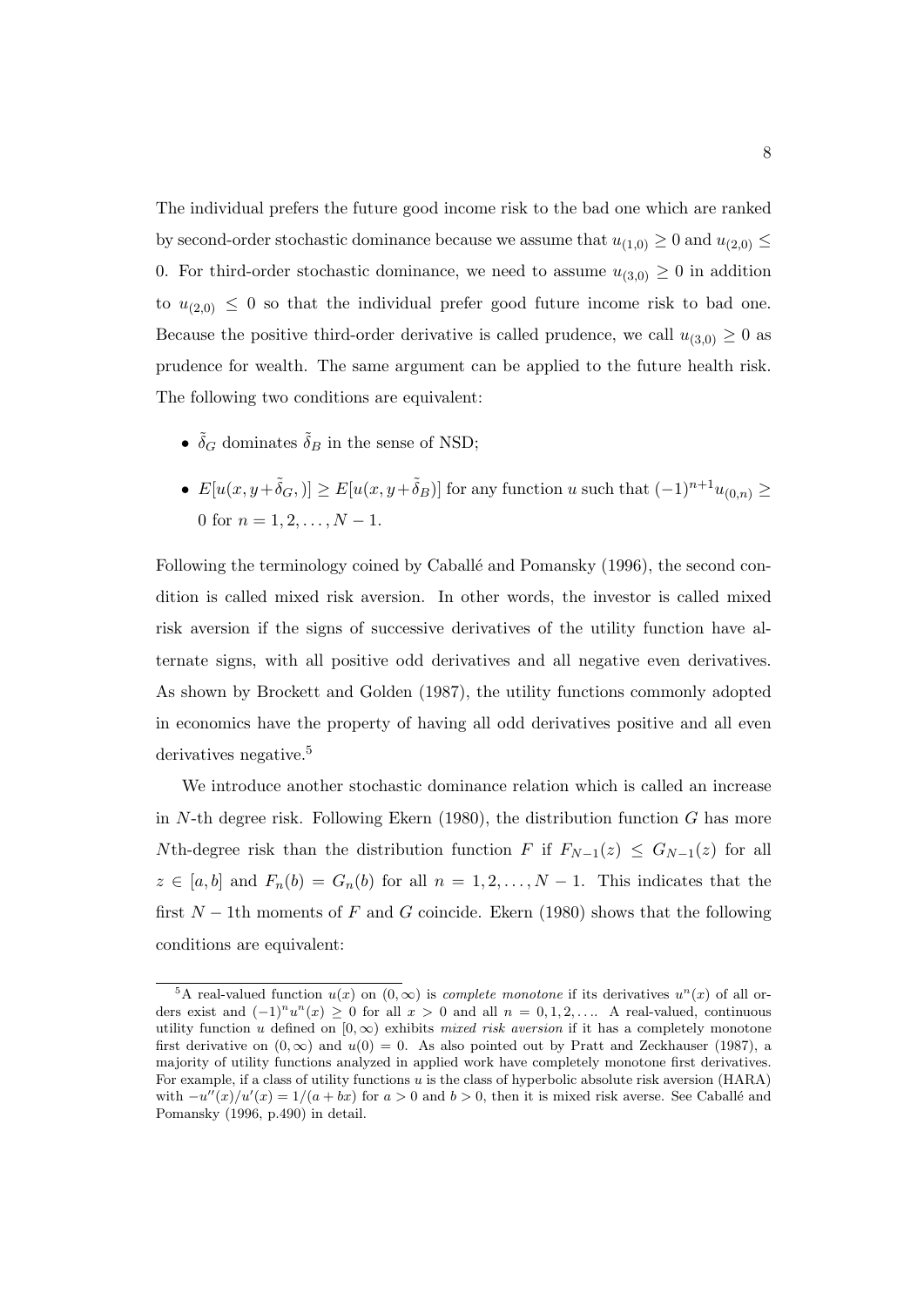- $\tilde{\delta}_B$  has more *N*th-degree risk than  $\tilde{\delta}_G$ ;
- $E[u(x+\tilde{\epsilon}_G, y)] \ge E[u(x+\tilde{\epsilon}_B, y)]$  for  $(-1)^{N+1}u_{(N,0)} \ge 0$ .

The same argument can be applied to the case of health risk. We provide some example which is known in the literature. An increase in risk by Rothchild and Stiglitz (1970) corresponds to a second-degree increase in risk. Rothchild and Stiglitz (1970) show that any increases in risk can be obtained by a series of mean-preserving spread. This means that the means coincide for two random variables which are ranked by an increase in risk. The risk averse investor dislikes any increases in risk. An increase in downside risk aversion introduced by Menezws et al. (1980) corresponds to a third-degree increase in risk. The Means and variances coincide for two random variables which are ranked by an increase in downside risk. The prudent investor dislikes any increases in downside risk.

#### **4 Precautionary saving toward correlation under risk**

In this section, we examine how correlation influences the optimal saving. In our setup, this means that we examine how the optimal saving changes in *k* which is the parameter to represent correlation. Before stating the main result, we prepare the following lemma.

**Lemma 1.** Let us consider the payoff function  $f(\epsilon, \delta)$  and define

$$
E[f(\tilde{\epsilon}, \tilde{\delta})] = kpqE[f(\tilde{\epsilon}_B, \tilde{\delta}_B)] + (1 - kp)qE[f(\tilde{\epsilon}_G, \tilde{\delta}_B)]
$$
  
+  $p(1 - kq)E[f(\tilde{\epsilon}_B, \tilde{\delta}_G)] + (1 - p - q + kpq)E[f(\tilde{\epsilon}_G, \tilde{\delta}_G)].$ 

*Suppose that*

- $\tilde{\epsilon}_G$  *dominates*  $\tilde{\epsilon}_B$  *in the sense of NSD;*
- $\tilde{\delta}_G$  *dominates*  $\tilde{\delta}_B$  *in the sense of MSD.*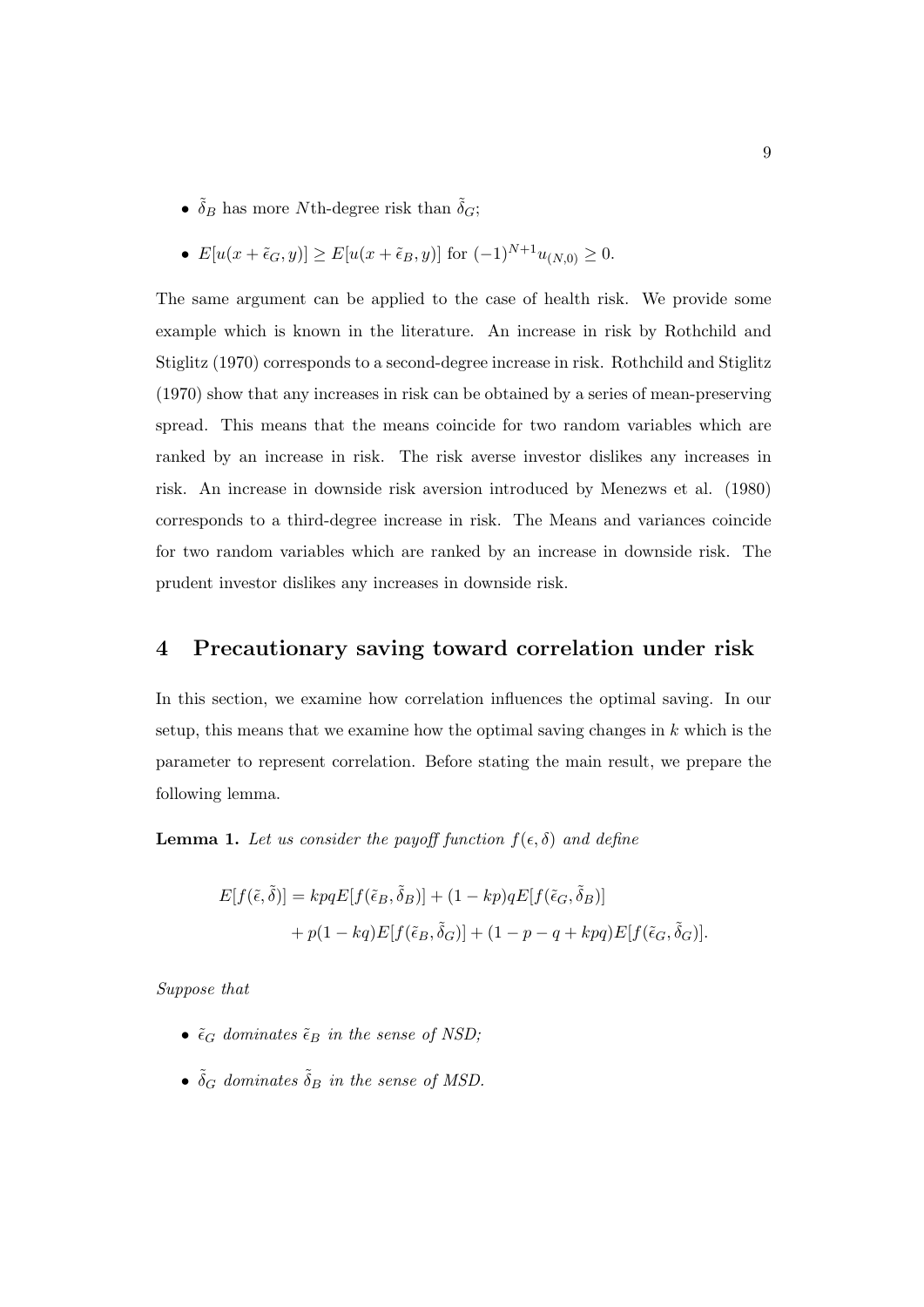*If*  $(-1)^{(n+m)} f_{(n,m)} \geq$  (≤)0 *for all*  $n = 1, 2, ..., N$  *and*  $m = 1, 2, ..., M$ *, then*  $E[f(\tilde{\epsilon}, \tilde{\delta})]$  *increases (decreases) in k.* 

**Proof** We will prove the case that  $E[f(\tilde{\epsilon}, \tilde{\delta})]$  increases in *k*, because the opposite case can be proven in a similar way.

By a simple calculation, we have the following:

$$
\frac{\partial E[f(\tilde{\epsilon},\tilde{\delta})]}{\partial k} = E[f(\tilde{\epsilon}_B,\tilde{\delta}_B)] - E[f(\tilde{\epsilon}_G,\tilde{\delta}_B)] - E[f(\tilde{\epsilon}_B,\tilde{\delta}_G)] + E[f(\tilde{\epsilon}_G,\tilde{\delta}_G)].
$$

This leads to the following:

$$
\operatorname{sgn}\left(\frac{\partial E[f(\tilde{\epsilon},\tilde{\delta})]}{\partial k}\right) \ge 0 \Leftrightarrow E[f(\tilde{\epsilon}_G,\tilde{\delta}_G)] - E[f(\tilde{\epsilon}_G,\tilde{\delta}_B)] \ge E[f(\tilde{\epsilon}_B,\tilde{\delta}_G)] - E[f(\tilde{\epsilon}_B,\tilde{\delta}_B)].
$$
\n(3)

When

$$
(-1)^{N+1} \frac{\partial^N \{ E[f(\epsilon, \tilde{\delta}_G)] - E[f(\epsilon, \tilde{\delta}_B]) \}}{\partial \epsilon^N} \ge 0,
$$
\n(4)

we have that

$$
E[f(\tilde{\epsilon}_G, \tilde{\delta}_G)] - E[f(\tilde{\epsilon}_G, \tilde{\delta}_B)] \ge E[f(\tilde{\epsilon}_B, \tilde{\delta}_G)] - E[f(\tilde{\epsilon}_B, \tilde{\delta}_B)]
$$

because  $\tilde{\epsilon}_G$  dominates  $\tilde{\epsilon}_B$  in the sense of NSD. We can prove (3) by determining the condition in which (4) holds. The condition (4) can be rewritten:

$$
(-1)^{(N+1)}E[f_{(N,0)}(\epsilon,\tilde{\delta}_G)] \ge (-1)^{(N+1)}E[f_{(N,0)}(\epsilon,\tilde{\delta}_B)].
$$
\n(5)

The inequality (5) holds for

$$
(-1)^{M+1} \frac{\partial^{N} \{ (-1)^{N+1} f_{(N,0)}(\epsilon, \delta) \}}{\partial \delta^{M}} = (-1)^{N+M} f_{(N,M)}(\epsilon, \delta) \ge 0
$$

because  $\tilde{\epsilon}_G$  dominates  $\tilde{\epsilon}_B$  in the sense of NSD. Thus, the proof is complete. (Q.E.D.)

A similar result can be obtained for *N*th-degree risk.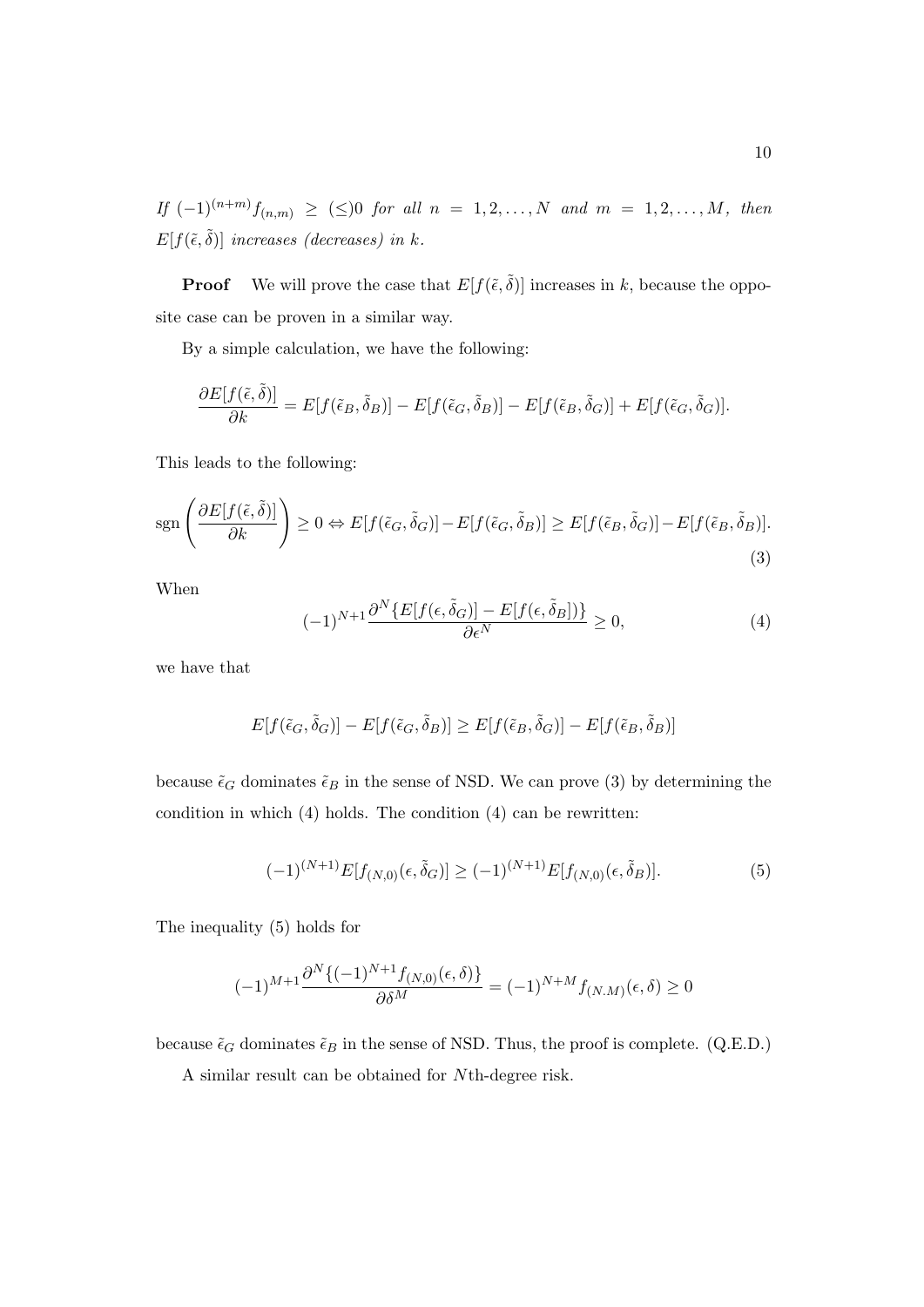**Lemma 2.** For the payoff function  $f(\epsilon, \delta)$ , define

$$
E[f(\tilde{\epsilon}, \tilde{\delta})] = kpqE[f(\tilde{\epsilon}_B, \tilde{\delta}_B)] + (1 - kp)qE[f(\tilde{\epsilon}_G, \tilde{\delta}_B)]
$$
  
+  $p(1 - kq)E[f(\tilde{\epsilon}_B, \tilde{\delta}_G)] + (1 - p - q + kpq)E[f(\tilde{\epsilon}_G, \tilde{\delta}_G)].$ 

*Suppose that*

- $\tilde{\epsilon}_B$  *has more Nth* -degree risk than  $\tilde{\epsilon}_G$ ;
- $\tilde{\delta}_B$  *has more* Mth -degree risk than  $\tilde{\delta}_G$ .

*If*  $(-1)^{(N+M)} f_{(N,M)}$  ≥ (≤)0, then  $E[f(\tilde{\epsilon}, \tilde{\delta})]$  *is increasing (decreasing) in k.* 

Let us consider that the future income risk is ranked by NSD and the future health risk is ranked by MSD, that is,

- $\tilde{\epsilon}_G$  dominates  $\tilde{\epsilon}_B$  in the sense of NSD;
- $\tilde{\delta}_G$  dominates  $\tilde{\delta}_B$  in the sense of MSD.

Setting  $f(\epsilon, \delta) = u_{(1,0)}(w+s+\epsilon, \delta)$ , Lemma 1 states that

$$
E[v(s,k)] = kpqE[u(w+s+\tilde{\epsilon}_B, \tilde{\delta}_B)] + (1 - kp)qE[u(w+s+\tilde{\epsilon}_G, \tilde{\delta}_B)]
$$
  
+  $p(1 - kq)E[u(w+s+\tilde{\epsilon}_B, \tilde{\delta}_G)] + (1 - p - q + kpq)E[u(w+s+\tilde{\epsilon}_G, \tilde{\delta}_G)].$   
(6)

is increasing in *k* for  $(-1)^{N+M}u_{(N+1,M)}(x, y) \geq 0$ . Here,  $E[v]$  represents the expected utility at  $t = 1$ .

Let us consider two individuals who are identical except for values of  $k$ ,  $k_L$ ,  $k_H$ with  $k_L \leq k_H$ . The value of *k* represents the correlation between the future income risk and health risk. Note that the correlation is increasing in *k*. The individual who bears  $k_H$  in mind considers higher correlation than the individual who bears  $k_L$ in mind. We denote  $s_L$  and  $s_H$  as the optimal saving under  $k_L$  and  $k_H$ , respectively.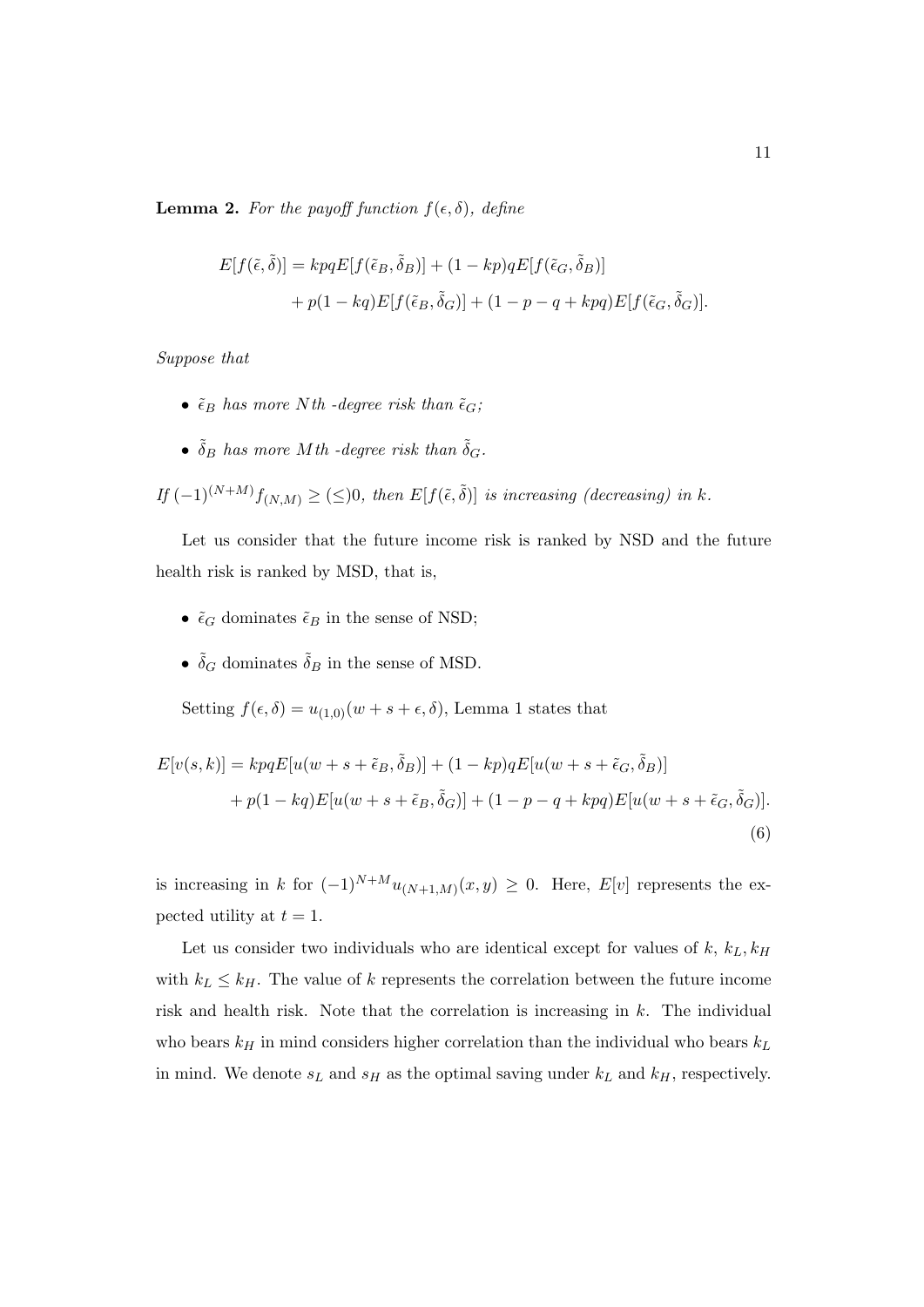Suppose that  $(-1)^{n+m}u_{(n+1,m)}(x, y) \geq (\leq)0$ . We obtain the following inequality:

$$
V_s(s_k, k_L) = -u'(w - s_L) + E[v_s(s_L, k_L)] = 0
$$
  
\n
$$
\leq (\geq) - u'(w - s_L) + E[v_s(s_L, k_H)] = V_s(s_k, k_H)
$$
  
\n
$$
\Leftrightarrow s_L \leq (\geq) s_H
$$
\n(7)

The inequality follows from Lemma 1 where  $f(\epsilon, \delta)$  is set  $u_{(1,0)}(w + s + \epsilon, \delta)$ . Now, we can summarize the above argument into the following proposition.

**Proposition 1.** *Suppose that the future income risk is ranked by NSD and the future health risk is ranked by MSD, that is,*

- $\tilde{\epsilon}_G$  *dominates*  $\tilde{\epsilon}_B$  *in the sense of NSD;*
- $\tilde{\delta}_G$  *dominates*  $\tilde{\delta}_B$  *in the sense of MSD.*

*If*  $(-1)^{n+m}u_{(n+1,m)}(x,y)$  ≥ (≤)0 *holds, then the optimal saving is increasing (decreasing) in k.*

Let us consider the special case of  $N = M = 1$ . In this case, if  $u_{(2,1)}(x, y) \geq (\leq)0$ , then the optimal saving is increasing in *k* which is the parameter to represent correlation. This notion is called cross prudence (imprudence) in health by Eeckhoudt et al. (2007). We give an interpretation of the condition on the sign of cross derivatives and provide an intuition of this proposition in the next section.

## **5 Ambiguous correlation**

In the former sections, we consider the case of risk. In this section, we introduce ambiguity into correlation through the parameter *k*. We suppose that a plausible set of *k* is a set  $(k_1, k_2, \ldots, k_{\Theta})$ . Without loss of generality,  $k_{\theta}$  is arranged in an ascending order,  $k_1 < k_2 < \ldots < k_{\Theta}$ . The individual attaches subjective probability  $q_{\theta}$  to the parameter of  $k_{\theta}$  for  $\theta = 1, 2, ..., n$ . We assume that the individual follows the recursive smooth ambiguity model by Klibanoff et al. (2009). Define an increasing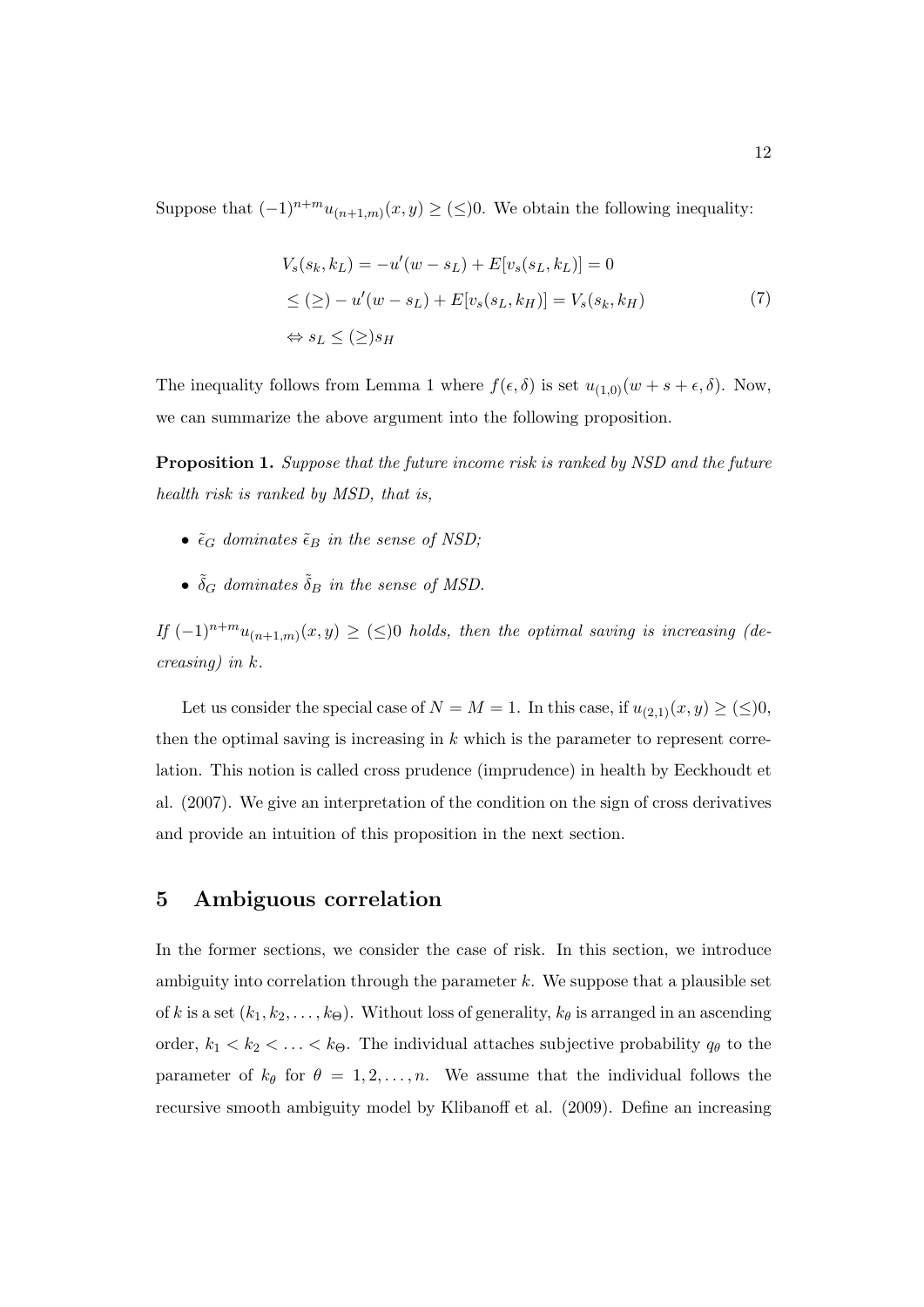and concave second-order utility  $\phi$  whose variable is expected utility. The concavity of  $\phi$  captures ambiguity aversion. Given *s*, the objective function is written as

$$
V(s) = u(w - s) + \phi^{-1}(\sum_{\theta=1}^{\Theta} q_{\theta} \phi(E[v(s, k)])).
$$
 (8)

Recall that

$$
E[v(s,k)] = kpqE[u(w+s+\tilde{\epsilon}_B, \tilde{\delta}_B)] + (1 - kp)qE[u(w+s+\tilde{\epsilon}_G, \tilde{\delta}_B)]
$$
  
+  $p(1 - kq)E[u(w+s+\tilde{\epsilon}_B, \tilde{\delta}_G)] + (1 - p - q + kpq)E[u(w+s+\tilde{\epsilon}_G, \tilde{\delta}_G)].$ 

The first-order condition for (8) is

$$
V'(s^*) = -u'(w - s^*) + \sum_{\theta=1}^{\Theta} q_{\theta} \frac{\phi'(E[v(s^*, k_{\theta})])}{\phi'(\phi^{-1}(\sum_{\theta} q_{\theta}(\phi(E[v(s^*, k_{\theta}))])))} E[v_s(s^*, k_{\theta})] = 0.
$$
\n(9)

The second-order condition is easily verified by the concavity of  $u$  and  $\phi$ .

We let  $k_O$  define  $k_O = \sum_{\theta} q_{\theta} k_{\theta}$ . The level of optimal saving is denoted  $s^O$ under *kO*. To examine the effect of ambiguous correlation on the optimal saving, we evaluate (9) at *s O*

$$
V'(s^{O}) = -u'(w - s^{O}) + \sum_{\theta} \frac{\phi'(E[v(s^{O}, k_{\theta})])}{\phi'(\phi^{-1}(\sum_{\theta} q_{\theta}(\phi(E[v(s^{O}, k_{\theta}))])))} E[v_{s}(s^{O}, k_{\theta})]
$$
  

$$
= -u'(w - s^{O}) + \sum_{\theta} q_{\theta} \frac{\phi'(E[v(s^{O}, k_{\theta})])}{\phi'(\phi^{-1}(\sum_{\theta} q_{\theta}(\phi(E[v(s^{O}, k_{\theta}))])))} \sum_{\theta} q_{\theta} E[v_{s}(s^{O}, k_{\theta})]
$$
  

$$
+ \frac{Cov(\phi'(E[v(s^{O}, k_{\theta})], E[v_{s}(s^{O}, k_{\theta})]))}{\phi'(\phi^{-1}(\sum_{\theta} q_{\theta}(\phi(E[v(s^{O}, k_{\theta}))])))}
$$
(10)

Following Osaki and Schlesinger (2014), it holds that

$$
\frac{\phi'(E[v(s^O,k)])}{\phi'(\phi^{-1}(\sum_{\theta} q_{\theta}(\phi(E[v(s^O,k)]))))}
$$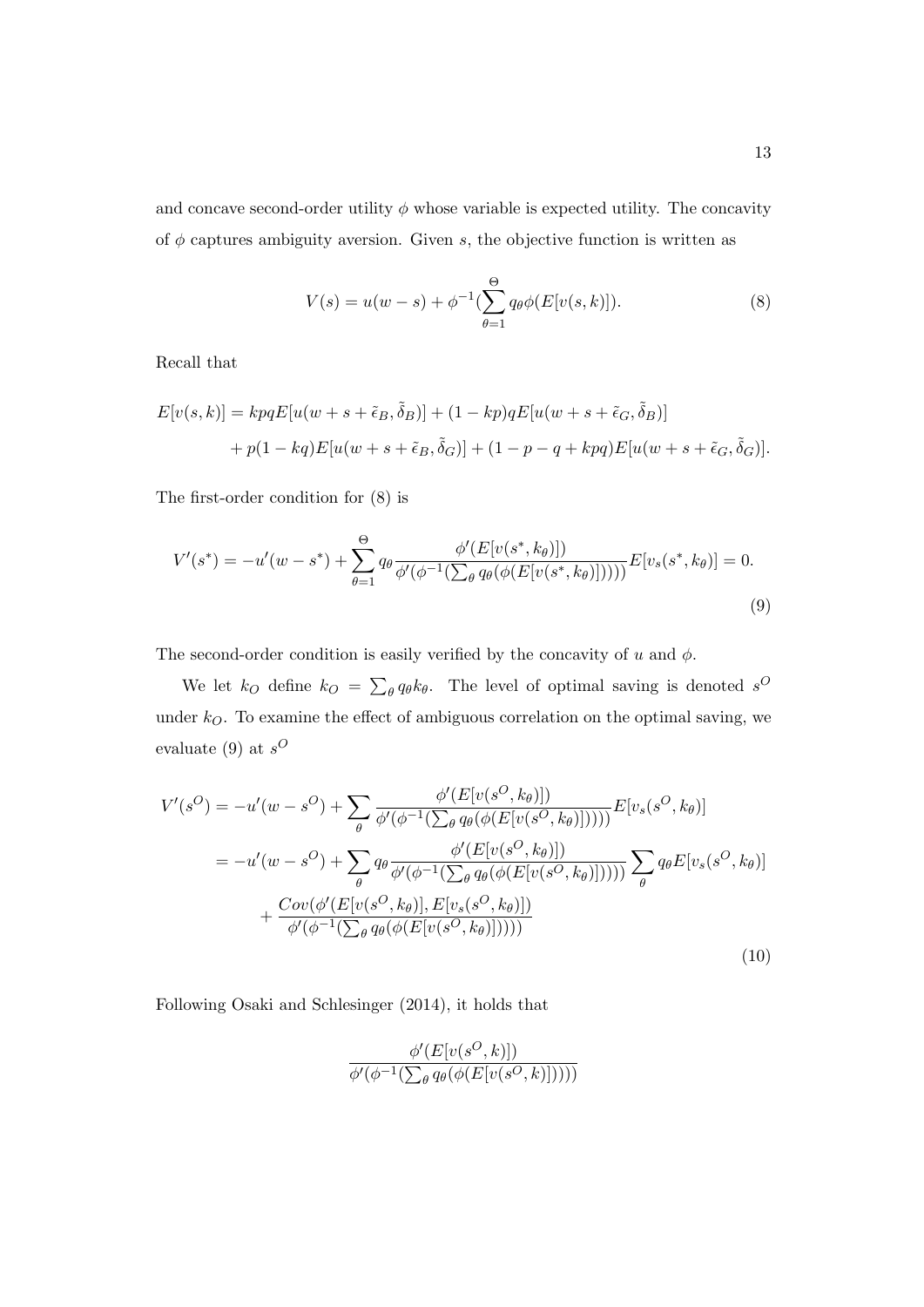is more (less) than unity when  $\phi$  exhibits decreasing absolute (increasing) ambiguity aversion which define that *−ϕ ′′/ϕ′* is a decreasing (increasing) function. We can determine the sign of (10) by the sign of covariance in the third term of (10).

We assume for now that the future income risk is ordered by NSD and the future health risk is ordered by MSD, respectively. Similar to the proof of Lemma 1, we can show the following Lemma.

**Lemma 3.** *Suppose that*

- $\tilde{\epsilon}_G$  *dominates*  $\tilde{\epsilon}_B$  *in the sense of NSD;*
- $\tilde{\delta}_G$  *dominates*  $\tilde{\delta}_B$  *in the sense of MSD.*

*When the individual is mixed correlation averse (seeking), that is,*  $(-1)^{(n+m)}u_{(n,m)} \geq$  $(\leq)0$  *for all*  $n = 1, 2, \ldots, N$  *and*  $m = 1, 2, \ldots, M$ *, then*  $E[v(s, k)]$  *is increasing (decreasing) in k.*

Let us consider that *u* exhibits mixed correlation aversion or seeking. From Lemmas 1 and 3, the signs of  $\partial E[v(s^O, k)]/\partial k$  and  $\partial E[v_s(s^O, k)]/\partial k$  are different. When *u* exhibits mixed correlation aversion (seeking),  $E[v(s^O, k)]$  is decreasing (increasing) in *k*, but  $E[v_s(s^O, k)]$  is increasing (decreasing) in *k*. Because  $\phi'$  is decreasing, the covariance is positive when *u* exhibits mixed correlation aversion or seeking. Combining the above argument, we have the following proposition:

**Proposition 2.** *Suppose that the future income risk is ranked by NSD and the future health risk is ranked by MSD, that is,*

- $\tilde{\epsilon}_G$  *dominates*  $\tilde{\epsilon}_B$  *in the sense of NSD;*
- $\tilde{\delta}_G$  *dominates*  $\tilde{\delta}_B$  *in the sense of MSD.*

*If ϕ exhibits decreasing absolute ambiguity aversion and u exhibits mixed correlation aversion or seeking, then ambiguous correlation raises the optimal saving.*

The same result can be obtained for the case where the future income risk and the future health risk are replaced with *N*th-degree risk and *M*th-degree risk.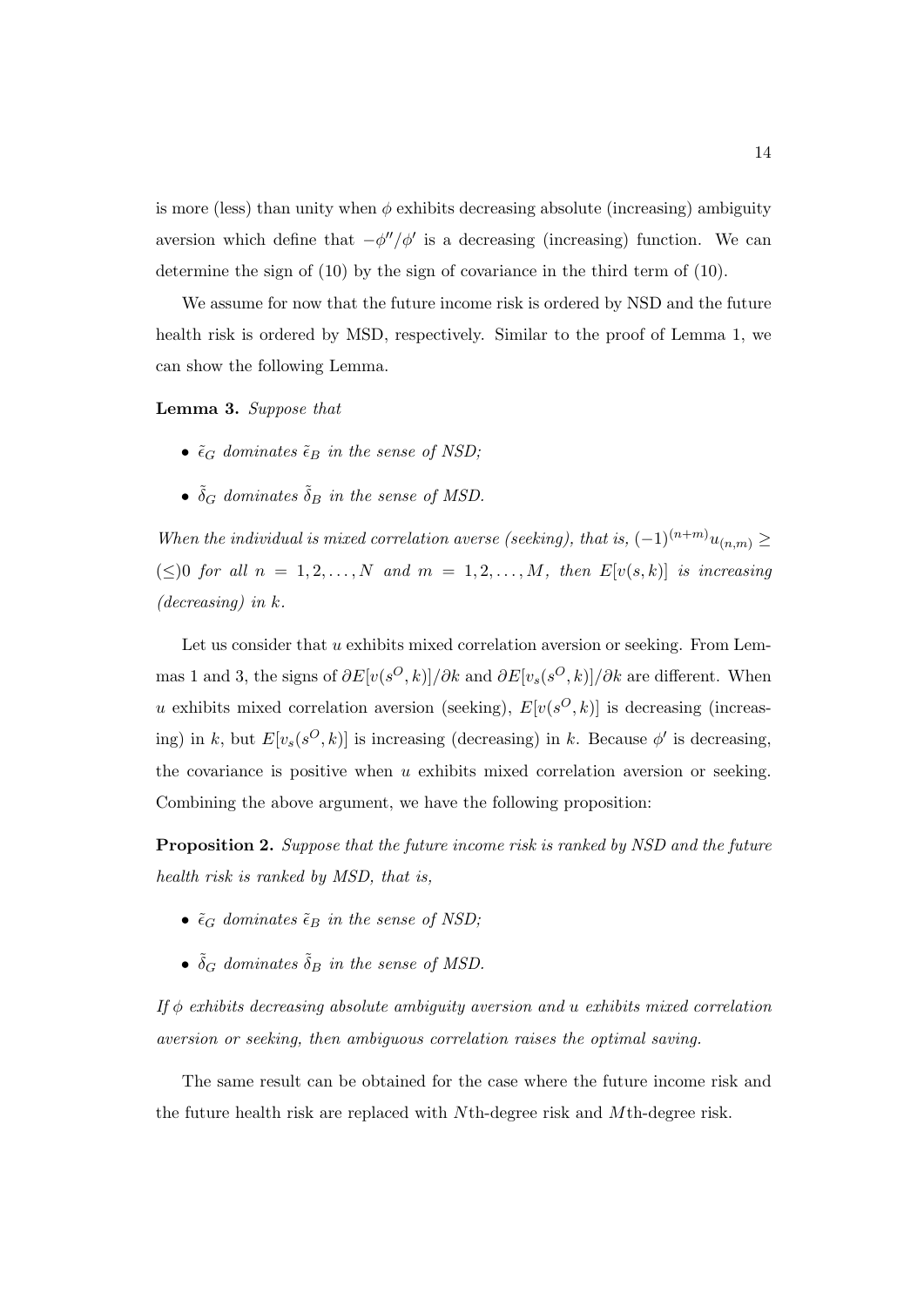#### **Lemma 4.** *Suppose that*

- $\tilde{\epsilon}_B$  *increases*  $\tilde{\epsilon}_G$  *in Nthtdegree risk;*
- $\tilde{\delta}_B$  *increases*  $\tilde{\delta}_G$  *in Mth-degree risk.*

*When*  $(-1)^{(N+M)}u_{(N,M)} \geq (\leq)0$ ,  $E[v(s,k)]$  *is increasing (decreasing) in k.* 

Let us consider that *u* exhibits mixed correlation aversion or seeking.

**Proposition 3.** *Suppose that the future income risk is ranked by Nth-degree risk and the future health risk is ranked by Mth-degree risk, that is,*

- $\tilde{\epsilon}_B$  *increases*  $\tilde{\epsilon}_G$  *in N*<sup>th-degree risk;</sup>
- $\tilde{\delta}_B$  *increases*  $\tilde{\delta}_G$  *in Mth-degree risk.*

*If*  $\phi$  *exhibits decreasing absolute ambiguity aversion and <i>u satisfies* (*−*1)<sup>(*N*+*M*)</sup>*u*<sub>(*N,M*)</sub> *≥* (*≤*)0 *and* (*−*1)(*N*+*M*)*u*(*N*+1*,M*) *≥* (*≤*)0*, then ambiguous correlation raises the optimal saving.*

We note that mixed correlation aversion (seeking) is a sufficient condition to hold  $(-1)^{(N+M)}u_{(N,M)} \geq (\leq)0$  and  $(-1)^{(N+M)}u_{(N+1,M)} \geq (\leq)0$ . Berger and Bosetti (2020) found experimental evidence on decreasing absolute ambiguity aversion.

We consider a special case of  $N = M = 1$  and relate experimental evidences of the preference of bivariate utility to the above proposition. Even though we can find empirical and experimental analyses for correlation aversion in the framework of bivariate utility which is determined by wealth and health, higher-order risk preference of bivariate utility, e.g. cross prudence and cross temperance, is new to the literature. In a recent experiment, Attema et al. (2019) examined higherorder risk preference of bivariate utility. They observed that most subjects exhibit correlation aversion in the gain domain and correlation seeking in the loss domain. However, they can observe both cross prudence and imprudence in health in both gain and loss domains. For example, when subjects exhibit correlation aversion and cross prudence in health, ambiguous correlation raises the optimal saving. However,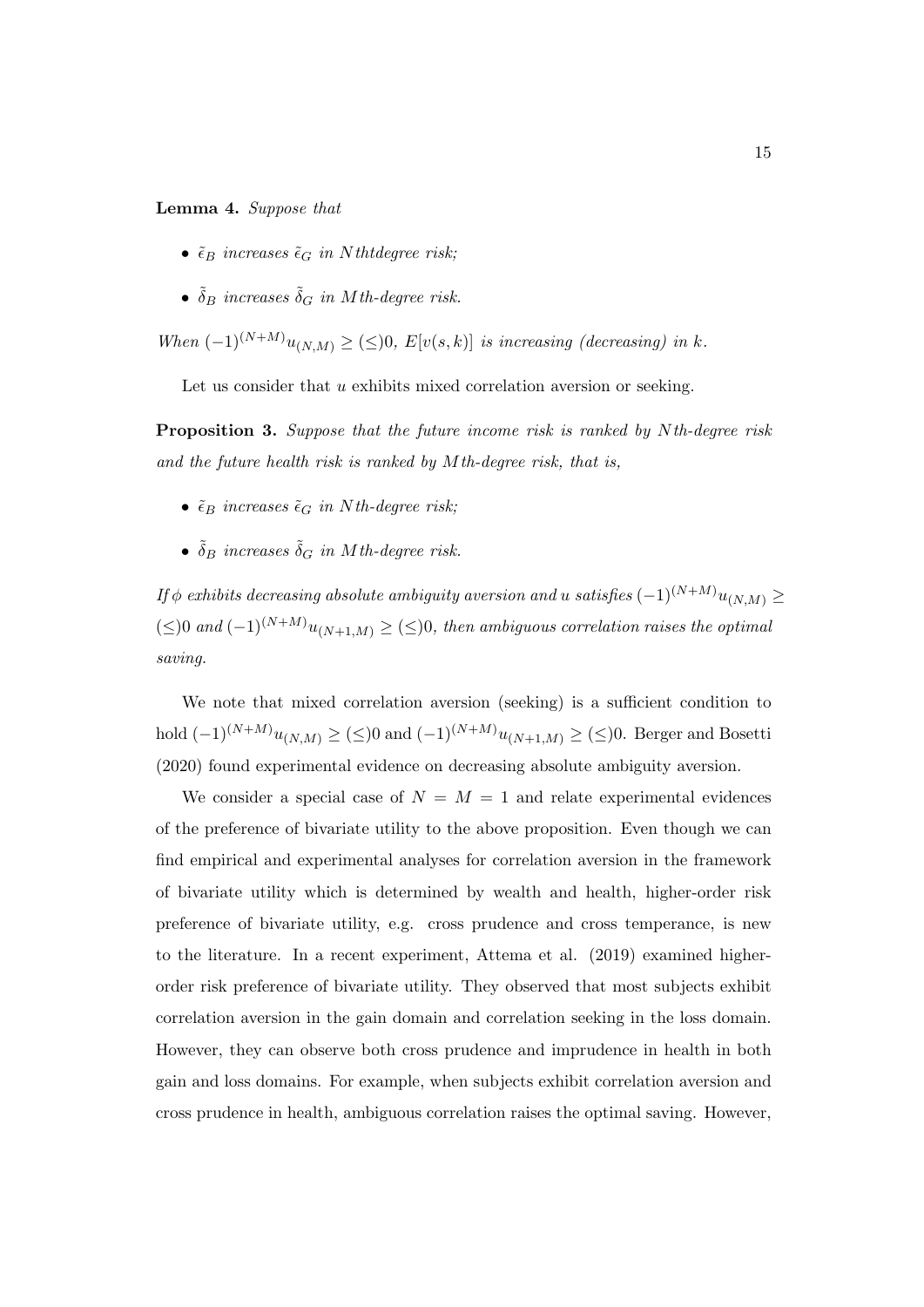for cross imprudence in health, the result is opposite, and ambiguous correlation lowers the optimal saving. When a non-financial variable is other's wealth, Ebert and van de Kulien (2015) observed the majority of subjects exhibit correlation seeking, but observed both cross prudence and imprudence in other's wealth. Ambiguous correlation lowers the optimal saving for cross prudent subjects, but raises it for cross imprudent subjects.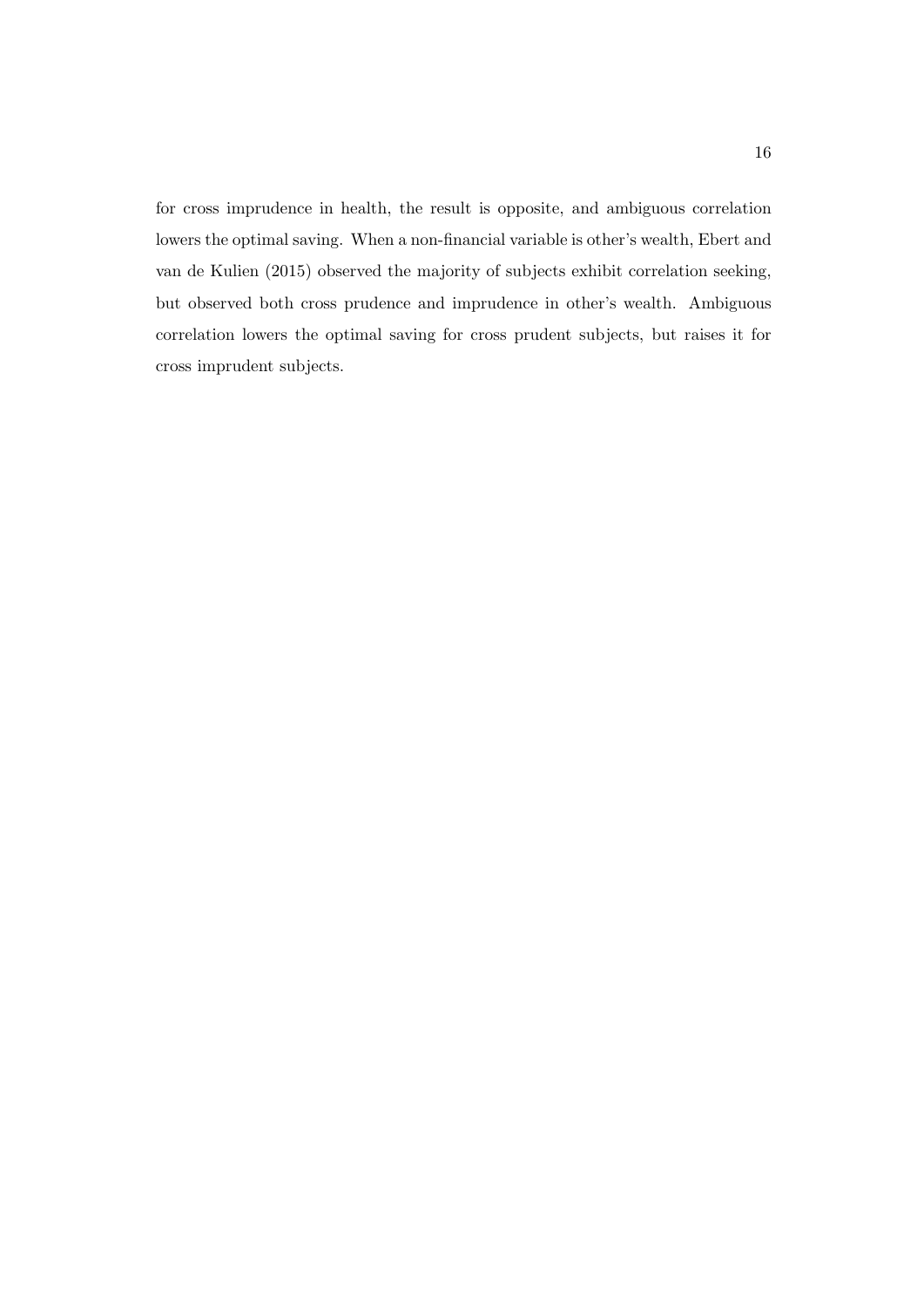### **References**

- [1] Asano, T. and Y. Osaki (2020): "Portfolio Allocation Problems between Risky and Ambiguous Assets," *Annals of Operations Research* 284, 63-79.
- [2] Asano, T. and Y. Osaki (2021): "Optimal Investment under Ambiguous Technology Shocks," *European Journal of Operational Research* 293, 304-311.
- [3] Attema, A. E., O. l'Haridon, and G. van de Kuilen (2019): "Measuring Multivariate Risk Preferences in the Health Domain," *Journal of Health Economics* 64, 15-24.
- [4] Baiardi, D., M. Magnani, M. Menegatti (2020): "The Theory of Precautionary Saving: An Overview of Recent Developments," *Review of Economics of the Household* 18, 513-542.
- [5] Bianchi, M. and J.-M. Tallon (2019): "Ambiguity Preferences and Portfolio Choices: Evidence from the Field," *Management Science* 65, 1486-1501.
- [6] Bleichrodt, H., D. Crainich, and L. Eeckhoudt (2003): "The Effect of Comorbidities on Treatment Decisions," *Journal of Health Economics* 22, 805-820.
- [7] Brockett, P. L. and L. L. Golden (1987): "A Class of Utility Functions Containing all the Common Utility Functions," *Management Science* 33, 955-964.
- [8] Caballé, J. and A. Pomansky (1996): "Mixed Risk Aversion," *Journal of Economic Theory* 71, 485-513.
- [9] Crainich, C., L. Eeckhoudt, and A. Trannoy (2013): "Even (Mixed) Risk Lovers are Prudent," *American Economic Review* 103, 1529-1535.
- [10] Courbage, C. and B. Rey (2007): "Precautionary Saving in the Presence of Other Risks," *Economic Theory* 32, 417-424.
- [11] Deck, C. and H. Schlesinger (2010): "Exploring Higher Order Risk Effects," *Review of Economic Studies* 77, 1403-1420.
- [12] Deck, C. and H. Schlesinger (2014): "Consistency of Higher Order Risk Preferences," *Econometrica* 82, 1913-1943.
- [13] Deck, C. and H. Schlesinger (2017): "On the Robustness of Higher Order Risk Preferences," *Journal of Risk and Insurance* 85, 313-333.
- [14] Denuit, M. M., L. Eeckhoudt, and M. Menegatti (2011): "Correlated Risks, Bivariate Utility and Optimal Choices," *Economic Theory* 46, 39-54.
- [15] Ebert, S. (2013): "Even (Mixed) Risk Lovers are Prudent: Comment," *American Economic Review* 103, 1536-1537.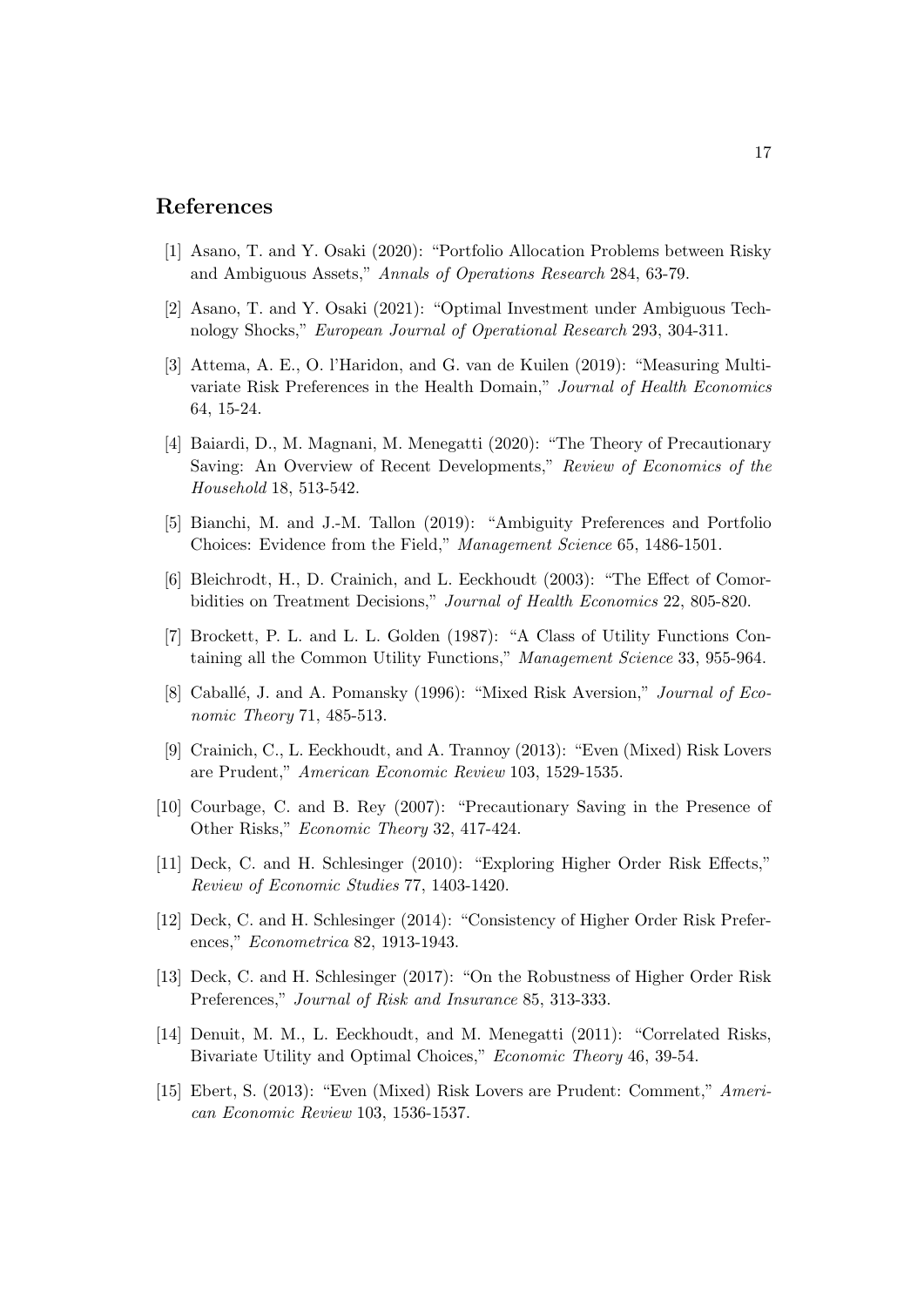- [16] Ebert, S. and G. van de Kuilen (2015): "Measuring Multivariate Risk Preferences," working paper.
- [17] Eeckhoudt, L., A. M. Fiori, and E. R. Gianin (2016): "Loss-averse Preferences and Portfolio Choices: An Extension," *European Journal of Operational Research* 249, 224-230.
- [18] Eeckhoudt, L., B. Rey, and H. Schlesinger (2007): "A Good Sign for Multivariate Risk Taking," *Management Science* 53, 117-124.
- [19] Eeckhoudt, L. and H. Schlesinger (2006): "Putting Risk in Its Proper Place," *American Economic Review* , 1329-1336.
- [20] Eeckhoudt, L. and H. Schlesinger (2008): "Changes in risk and the Demand for Saving," *Journal of Monetary Economics* 55, 1329-1336.
- [21] Eeckhoudt, L., H. Schlesinger, and I. Tsetlin (2009): "Apportioning of Risks via Stochastic Dominance," *Journal of Economic Theory* 144, 994-1003.
- [22] Ekern, S. (1980): "Increasing *N*th Degree Risk," *Economics Letters* 6, 329-333.
- [23] Ellsberg, D. (1961): "Risk, Ambiguity, and the Savage Axioms," *Quarterly Journal of Economics* 75, 643-669.
- [24] Epstein, L. G. and S. M. Tanny (1980): "Increasing Generalized Correlation: A Definition and Some Economic Consequences," *Canadian Journal of Economics* 13, 16-34.
- [25] Fujii, Y. and Y. Osaki (2019): "The Willingness to Pay for Health Improvement under Ambiguity," *Journal of Health Economics* 66, 91-100.
- [26] Gilboa, I. (2009): *Theory of Decision under Uncertainty*, Cambridge University Press.
- [27] Gilboa, I. and D. Schmeidler (1989): "Maxmin Expected Utility with Non-Unique Priors," *Journal of Mathematical Economics* 18, 141-153.
- [28] Gollier, C. (2004): "Misery Loves Company: Equilibrium Portfolios with Heterogenous Consumption Externalities," *International Economic Review* 45, 1169-1192.
- [29] Gollier, C. (2011): "Portfolio Choice and Asset Prices: The Comparative Statics of Ambiguity Aversion," *Review of Economic Studies* 78, 1329-1344.
- [30] Haering, A., T. Heinrich, and T. Mayrhofer (2020): "Exploring the Consistency of Higher Order Risk Preferences," *International Economic Review* 61, 283-320.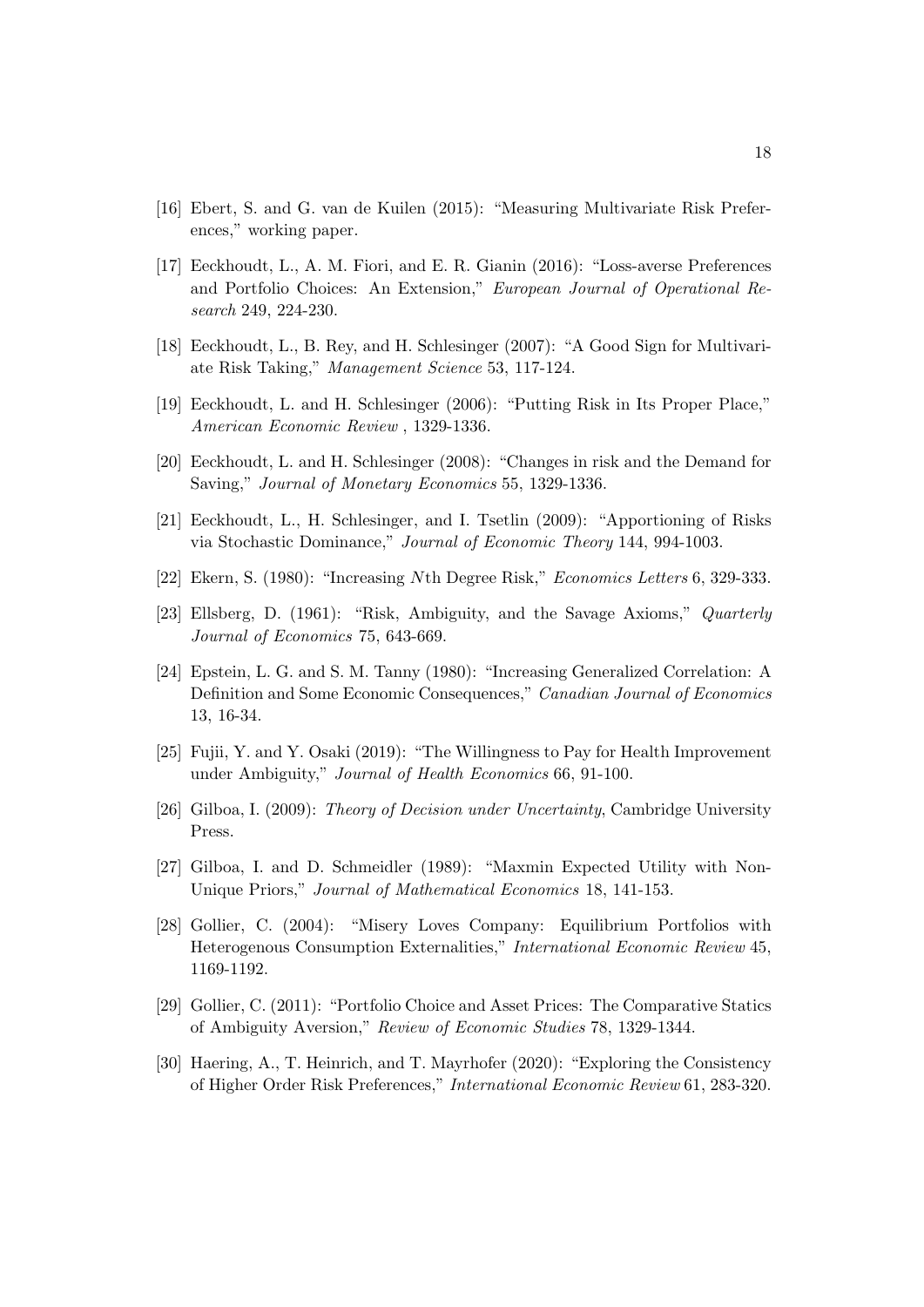- [31] Ingersoll, J. (1987): *Theory of Financial Decision Making*, Rowman & Littlefield.
- [32] Jewitt, I. (1987): "Risk Aversion and the Choice between Risky Prospects: The Preservation of Comparative Static Results," *Review of Economic Studies* 53, 73-85.
- [33] Jokung, O. (2011): "Risk Apportionment via Bivariate Srochastic Dominance," *Journal of Mathematical Economics* 47, 448-452.
- [34] Kimball, M. (1990): "Precautionary Savings in the Small and the Large," *Econometrica* 58, 53-73.
- [35] Kimball, M. (1993): "Standard Risk Aversions," *Econometrica* 61, 589-611.
- [36] Klibanoff, P., M. Marinacci, and S. Mukerji (2005): "A Smooth Model of Decision Making under Ambiguity," *Econometrica* 73, 1849-1892.
- [37] Klibanoff, P., M. Marinacci, and S. Mukerji (2009): "Recursive Smooth Ambiguity Preferences," *Journal of Economic Theory* 144, 930-976.
- [38] Knight, F. H. (1921). *Risk, Uncertainty and Profit*, Hart, Schaffner and Marx.
- [39] Leland, H. (1968): "Saving and Uncertainty: The Precautionary Demand for Saving," *Quarterly Journal of Economics* 82, 465-473.
- [40] Levy, H. (1992): "Stochastic Dominance and Expected Utility: Survey and Analysis," *Management Science* 38, 555-593.
- [41] Li, J. (2011): "The Demand for a Risky Asset in the Presence of a Background Risk," *Journal of Economic Theory* 146, 372-391.
- [42] Liu, D. and M. Menegatti (2019): "Precautionary Investment in Wealth and Health," *Journal of Risk and Insurance* 86, 237-255.
- [43] Lugilde, A., R. Bande, and D. Riveiro (2019): "Precautionary Saving: A Review of the Empirical Literature," *Journal of Economic Surveys* 33, 481-515.
- [44] Menegatti, M. (2009): "Precautionary Saving in the Presence of Other Risks: A Comment," *Economic Theory* 39, 473-476.
- [45] Menezes, C., C. Geiss, and J. Tressler (1980): "Increasing Downside Risk," *American Economic Review* 70, 921-932.
- [46] Nishimura, K. G. and H. Ozaki (2017): *Economics of Pessimism and Optimism: Theory of Knightian Uncertainty and Its Applications*, Springer.